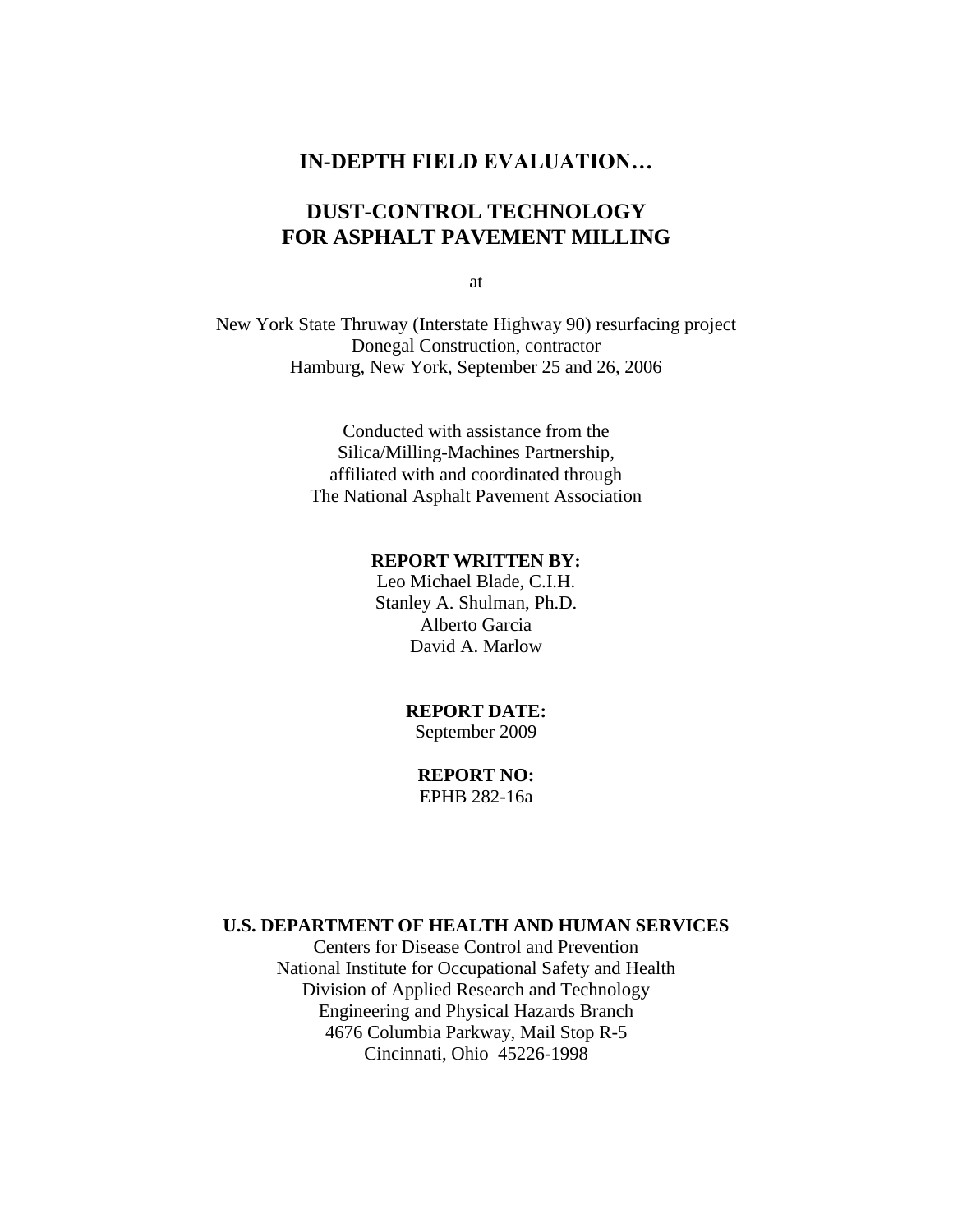| <b>SITE SURVEYED:</b>                                | New York State Thruway (Interstate Highway 90)<br>resurfacing project<br>Donegal Construction, contractor<br>Hamburg, New York |  |  |  |  |
|------------------------------------------------------|--------------------------------------------------------------------------------------------------------------------------------|--|--|--|--|
| SIC CODE:                                            | 1611 (Highway and Street Construction)                                                                                         |  |  |  |  |
| <b>SURVEY DATE:</b>                                  | September 25 and 26, 2006                                                                                                      |  |  |  |  |
| <b>SURVEY CONDUCTED BY:</b>                          | Leo Michael Blade, NIOSH/DART<br>Alberto Garcia, NIOSH/DART<br>Stanley A. Shulman, NIOSH/DART<br>David A. Marlow, NIOSH/DART   |  |  |  |  |
| <b>EMPLOYER REPRESENTATIVES</b><br><b>CONTACTED:</b> | Tim Lamantia, Donegal Construction                                                                                             |  |  |  |  |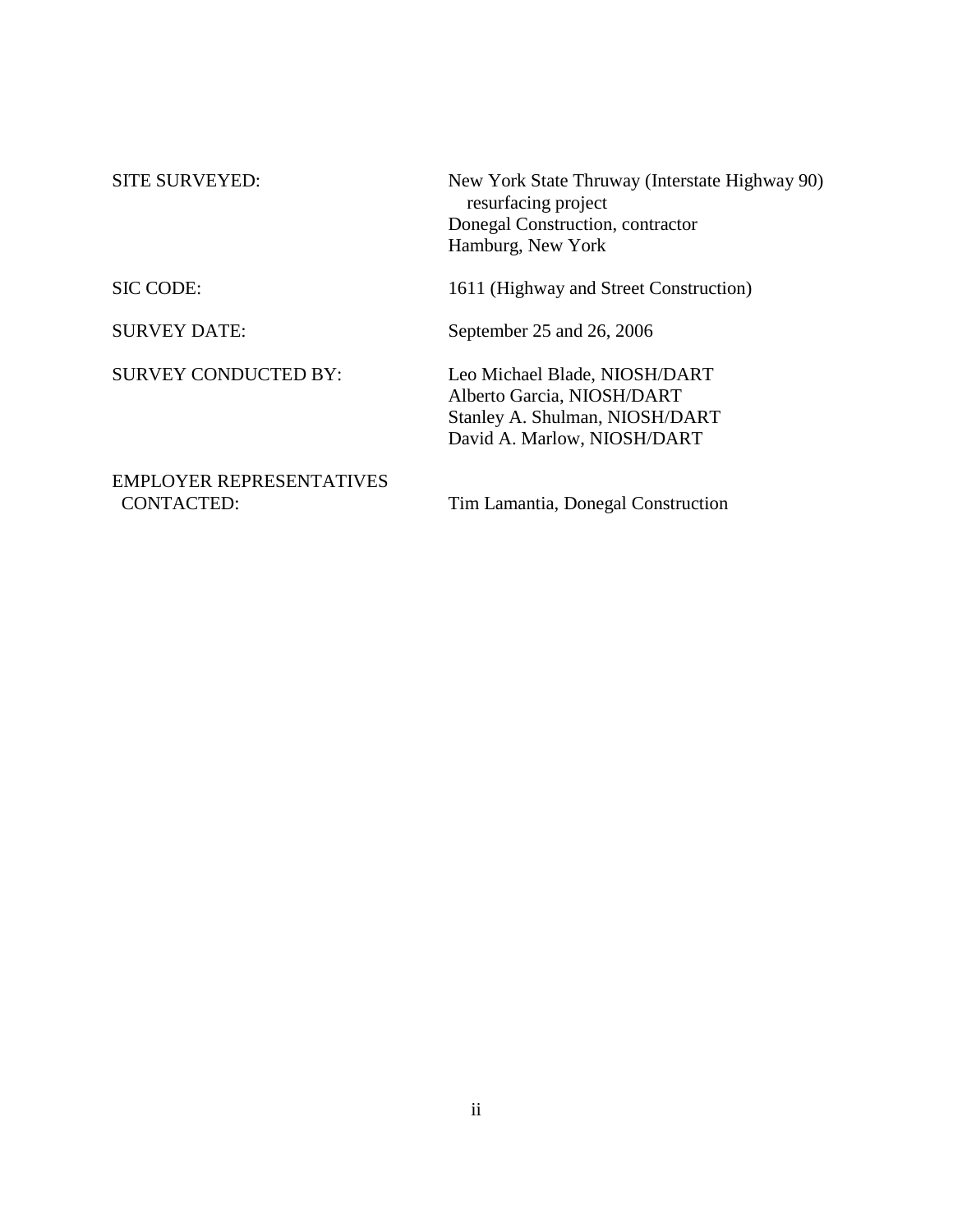#### **DISCLAIMER**

Mention of company names or products does not constitute endorsement by the Centers for Disease Control and Prevention.

The findings and conclusions in this report are those of the authors and do not necessarily represent the views of the National Institute for Occupational Safety and Health.

# **ACKNOWLEDGMENTS**

The authors thank the members of the Silica/Milling-Machines Partnership, especially the National Asphalt Pavement Association, the participating manufacturers including the manufacturer of this milling machine, and the highway construction contractors including the representatives of contractors on this job for their efforts on behalf of this study and for their assistance in arranging and conducting this site visit.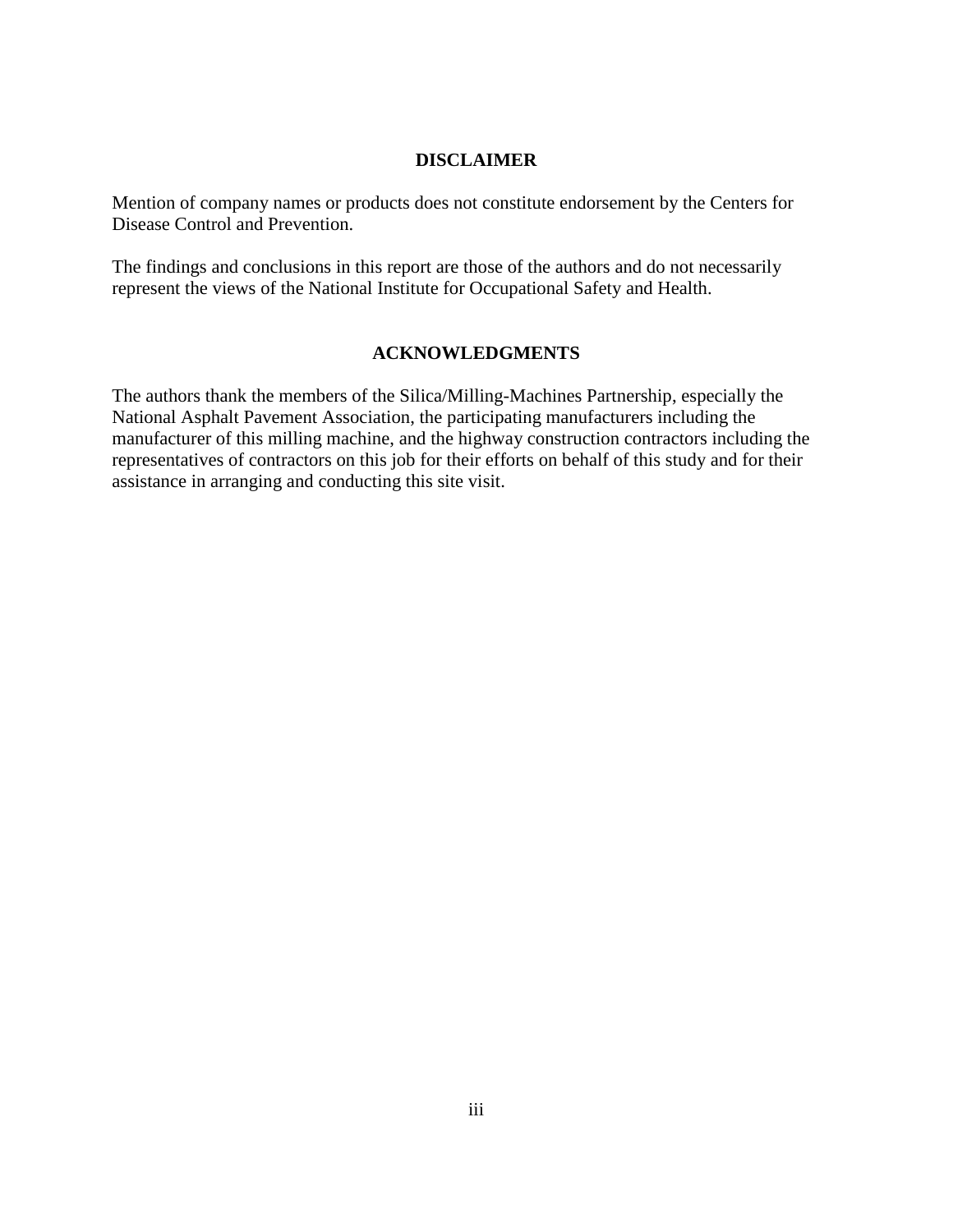#### **ABSTRACT**

As part of an ongoing study to evaluate the effectiveness of dust-control systems on pavementmilling machines, a field survey was performed during milling of asphalt on a rural, limitedaccess, four-lane divided toll highway. The objective of this survey was to estimate the reduction in respirable dust emissions and workers' exposures that could be achieved through the use of higher water-flow rates through the milling machine's water spray system. The effectiveness of the dust controls examined in this study was evaluated by measuring the reduction in the respirable dust and respirable quartz exposures in personal and area samples collected during this typical milling job. Increasing the total water flow to the water-spray nozzles from about 12.5 gallons per minute (gpm) to about 20 gpm did not result in overall reductions in measured respirable dust concentrations at area air monitoring locations around the machine. Instead, the results were quite anomalous, and revealed large differences in the change in concentrations at the sampling locations on one side of the machine compared to the other. Specifically, on the left side of the machine, mean respirable dust concentrations from three sampling and data analysis techniques ranged from 70% to 87% lower during operation at the high water-flow rate than at the low-flow rate, but on the right side of the machine, comparable mean respirable dust concentrations ranged from 4 to 16 times *greater* at high water flow than at low flow. These anomalous results have been considered carefully by NIOSH researchers and machinemanufacturer representatives, and an adequate explanation has not been developed. Clear conclusions cannot be reached from these data. Given the unexplained increases in respirable dust levels associated with the periods of high water flow, the personal breathing-zone exposures measured during the high water-flow periods may be unreliable. However, the measurements did reveal crystalline silica exposures in excess of the NIOSH recommended limit for during low water-flow periods. Ongoing NIOSH research is expected to lead to recommended measures to better control respirable dust and crystalline silica exposures from pavement milling.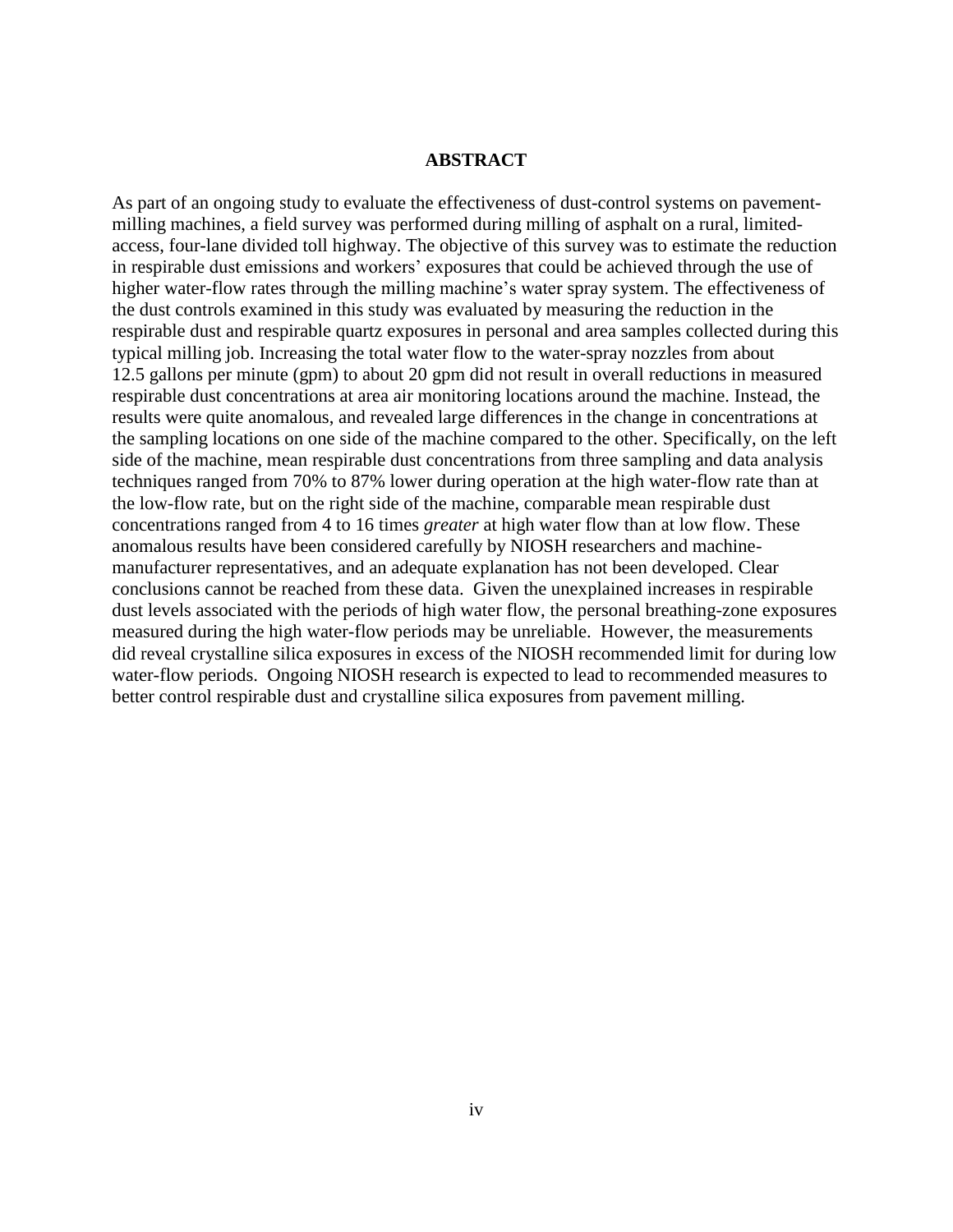#### **INTRODUCTION**

The National Institute for Occupational Safety and Health (NIOSH) is conducting a research study of the effectiveness of dust-emission control measures during asphalt pavement-milling operations. The initial aim of this project is to determine if the dust emission-control systems installed on new pavement-milling machines and operated according to the manufacturers' recommendations are adequate to control worker exposures to respirable dust, especially dust that contains crystalline silica, a longrecognized occupational respiratory hazard. Chronic overexposures to such dust may result in silicosis, a chronic progressive lung disease that eventually may be disabling or even fatal, and an increased risk of lung cancer. The long-term goal of this project is to adequately control worker exposures to respirable dust and crystalline silica by providing data to support the development of best practice guidelines for the equipment if the engineering controls are adequate or to develop a set of recommendations to improve the performance of controls if they are not adequate.

Many construction tasks have been associated with overexposure to crystalline silica [Rappaport et al. 2003]. Among these tasks are tuck pointing, concrete sawing, concrete grinding, and abrasive blasting [NIOSH 2000; Thorpe et al. 1999; Akbar-Kanzadeh and Brillhart 2002; Glindmeyer and Hammad 1988]. Road milling has also been shown to result in overexposures to respirable crystalline silica [Linch 2002; Rappaport et al. 2003; Valiante et al. 2004]. However, these three those road-milling studies are limited because they do not provide enough information about the operating parameters and engineering controls present on the milling machines to determine if the overexposures were due to a lack of effective controls or poor work practices. This study is helping to fill that knowledge gap.

A variety of machinery and work practices are employed in asphalt pavement recycling, including cold planers, heater planers, cold millers, and heater scarifiers [Public Works 1995]. Cold-milling, which uses a toothed, rotating drum to grind and remove the pavement to be recycled, is primarily used to remove surface deterioration on both petroleum-asphalt aggregate and Portland cement concrete road surfaces [Public Works 1995]. The milling machines used in cold milling are the focus of this investigation.

The cold-milling work evaluated during this field survey was a "mill and fill" job, so called because the top layer of pavement surface is milled (usually about 1 to 4 inches is removed), imperfections are filled as needed, the surface is repaved, and the repaired area is reopened to traffic, all within a limited time frame (usually the same day). According to the contractor, the milling work on the New York State Thruway removed between 1 and 4 inches of the existing asphalt pavement, thus correcting surface imperfections such as ruts, super elevations (improperly raised areas of the surface), and cracks. The contractor salvaged the milled material and added it to the asphalt-aggregate mix that was used in repaving the roadway.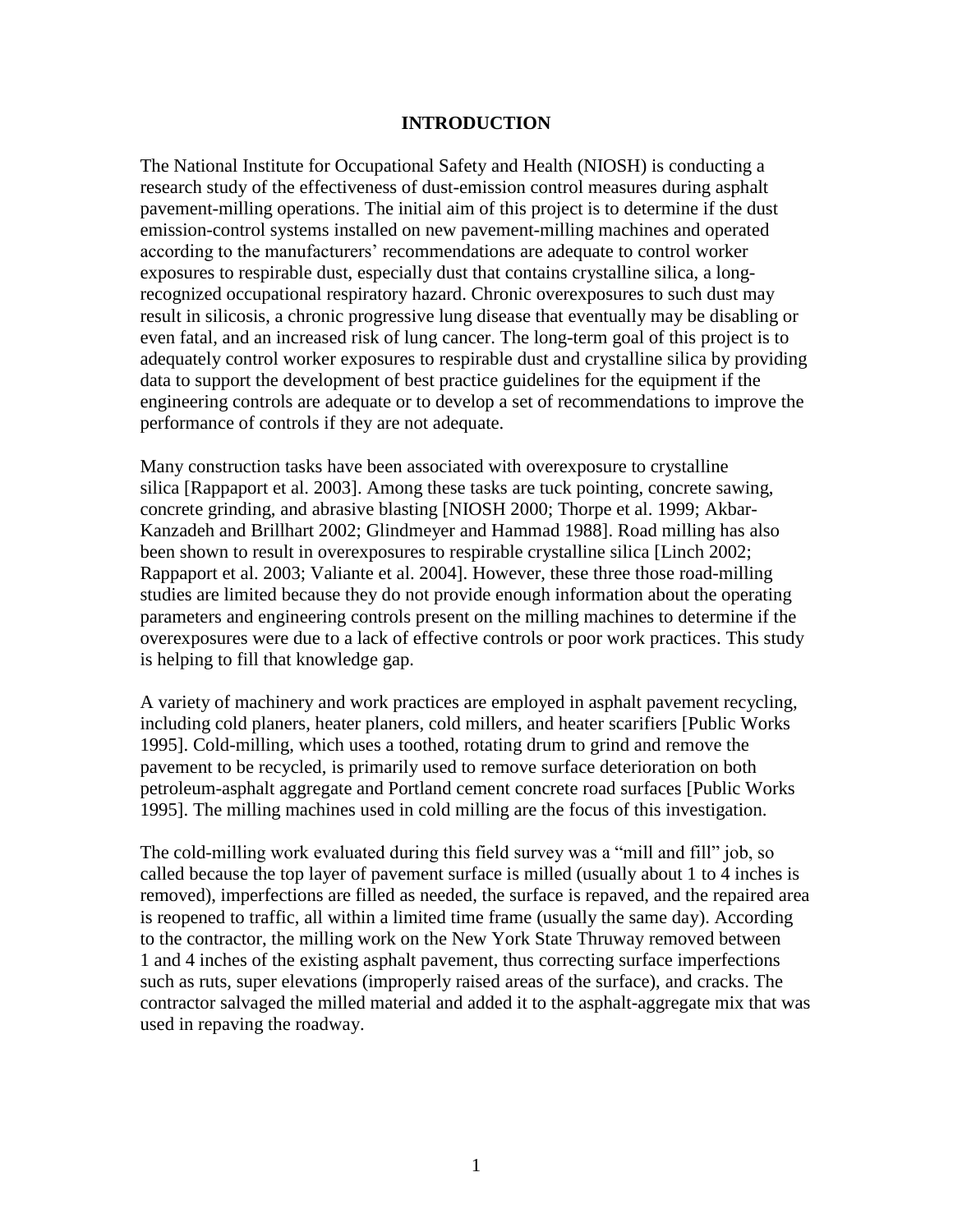This study is facilitated by the Silica/Milling-Machines Partnership, which is affiliated with and coordinated through the National Asphalt Pavement Association (NAPA), and which includes NAPA itself, the Association of Equipment Manufacturers, the manufacturers of almost all pavement-milling machines sold in the U.S., numerous construction contractors, employee representatives, NIOSH, and other interested parties.

NIOSH, a component of the U.S. Centers for Disease Control and Prevention (CDC), was established in 1970 by the federal Occupational Safety and Health Act at the same time that the Occupational Safety and Health Administration (OSHA) was established within the U.S. Department of Labor (DOL). The OSH Act legislation mandated NIOSH to conduct research and education programs separate from the standard-setting and enforcement functions conducted by OSHA. An important field of NIOSH research involves methods for controlling occupational exposure to potential chemical and physical hazards. The Engineering and Physical Hazards Branch (EPHB) of the NIOSH Division of Applied Research and Technology (DART) has responsibility within NIOSH to study and develop engineering exposure control measures and assess their impact on reducing the risk of occupational illness. Since 1976, EPHB (and its predecessor, the Engineering Control Technology Branch) has conducted a large number of studies to evaluate engineering control technology based upon industry, process, or control technique. The objective of each of these studies has been to evaluate and document control techniques and to determine their effectiveness in reducing potential health hazards in an industry or for a specific process.

### **OCCUPATIONAL EXPOSURE TO CRYSTALLINE SILICA**

Silicosis is an occupational respiratory disease caused by inhaling respirable crystallinesilica dust. Silicosis is irreversible, often progressive (even after exposure has ceased), and potentially fatal. Because no effective treatment exists for silicosis, prevention through exposure control is essential. Exposure to respirable crystalline silica dust occurs in many occupations, including construction. Crystalline silica refers to a group of minerals composed of chemical compounds containing the elements silicon and oxygen; a crystalline structure is one in which the molecules are arranged in a repeating threedimensional pattern [Bureau of Mines 1992]. The three major forms of crystalline silica are quartz, cristobalite, and tridymite; quartz is the most common form [Bureau of Mines 1992]. Respirable refers to that portion of airborne crystalline silica that is capable of entering the gas-exchange regions of the lungs if inhaled; this includes particles with aerodynamic diameters less than approximately 10 micrometers (μm) [NIOSH 2002].

When proper practices are not followed or controls are inadequate or not maintained, respirable crystalline silica exposures can exceed the NIOSH Recommended Exposure Limit (REL), the OSHA Permissible Exposure Limit (PEL), or the American Conference of Governmental Industrial Hygienists (ACGIH® ) Threshold Limit Value (TLV<sup>®</sup>) [NIOSH 2002; 29 CFR 1910.1000 and 29 CFR 1926.55; ACGIH 2009]. The NIOSH REL is 0.05 milligrams (mg) of respirable crystalline silica per cubic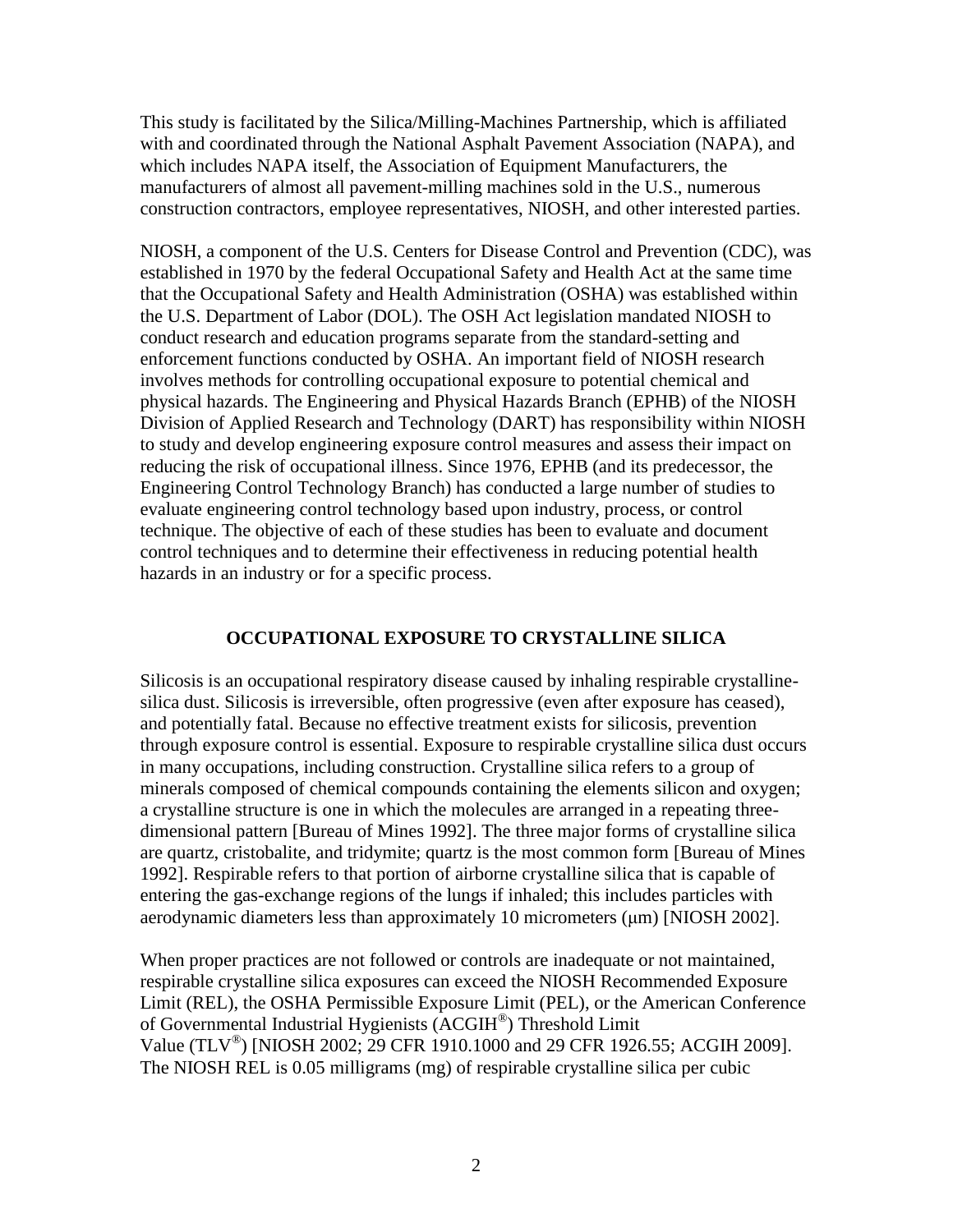meter (m<sup>3</sup>) of air, or 0.05 mg/m<sup>3</sup>, for a full-workshift time-weighted average exposure, for up to a 10-hour workday during a 40-hour workweek. This level is intended to minimize exposed workers' risks of developing silicosis, lung cancer, and other adverse health effects.

The OSHA general-industry PEL for airborne respirable dust containing 1% or more crystalline silica is expressed an equation. For quartz, the following equation applies [29 CFR 1910.1000]:

 $10 \text{ mg/m}^3$ Respirable PEL = % Silica  $+2$ 

If, for example, the dust contains no crystalline silica, the PEL for an 8-hour timeweighted average exposure is 5 mg/m<sup>3</sup>; if the dust is 100% crystalline silica, the PEL is  $0.1 \text{ mg/m}^3$ . For cristobalite and tridymite, the PELs are each one half the value obtained with the above equation [29 CFR 1910.1000]. When more than one of these three forms of crystalline silica are present, the additive mixture formula in 29 CFR 1900.1000 must be applied to the individually determined PELs.

In contrast to the general-industry PEL, the construction-industry PEL for airborne respirable dust which contains crystalline silica is based upon measurements made with impinger sampling and particle counting, and is expressed in millions of particles per cubic foot (mppcf) of air in accordance with the following formula [29 CFR 1926.55]:

> 250 mppcf Respirable  $PEL =$ % Silica  $+5$

The "Mineral Dusts" table in 29 CFR 1926.55 specifies the above equation to determine the PEL for 8-hour time-weighted average exposures to quartz. No limits are specified in the table for other forms of crystalline silica such as cristobalite or tridymite. Since the PELs were adopted, impinger sampling and particle-counting methodology has been rendered obsolete by respirable size-selective sampling and gravimetric analysis such as that used to determine compliance with the general-industry PEL for silica, and the latter is the only methodology currently available to OSHA compliance personnel [OSHA 2008]. To allow for comparison of gravimetric results reported in mg/m<sup>3</sup> with the mppcf PEL in 29 CFR 1926.55, OSHA has further specified that a conversion factor of 0.1 mg/m<sup>3</sup> per 1 mppcf should be applied to the results of gravimetric respirable-dust samples [OSHA 2008].

The ACGIH<sup>®</sup> TLV<sup>®</sup> for airborne respirable crystalline silica, including both quartz and cristobalite, is 0.025 mg/m<sup>3</sup> for an 8-hour time-weighted average exposure [ACGIH 2009].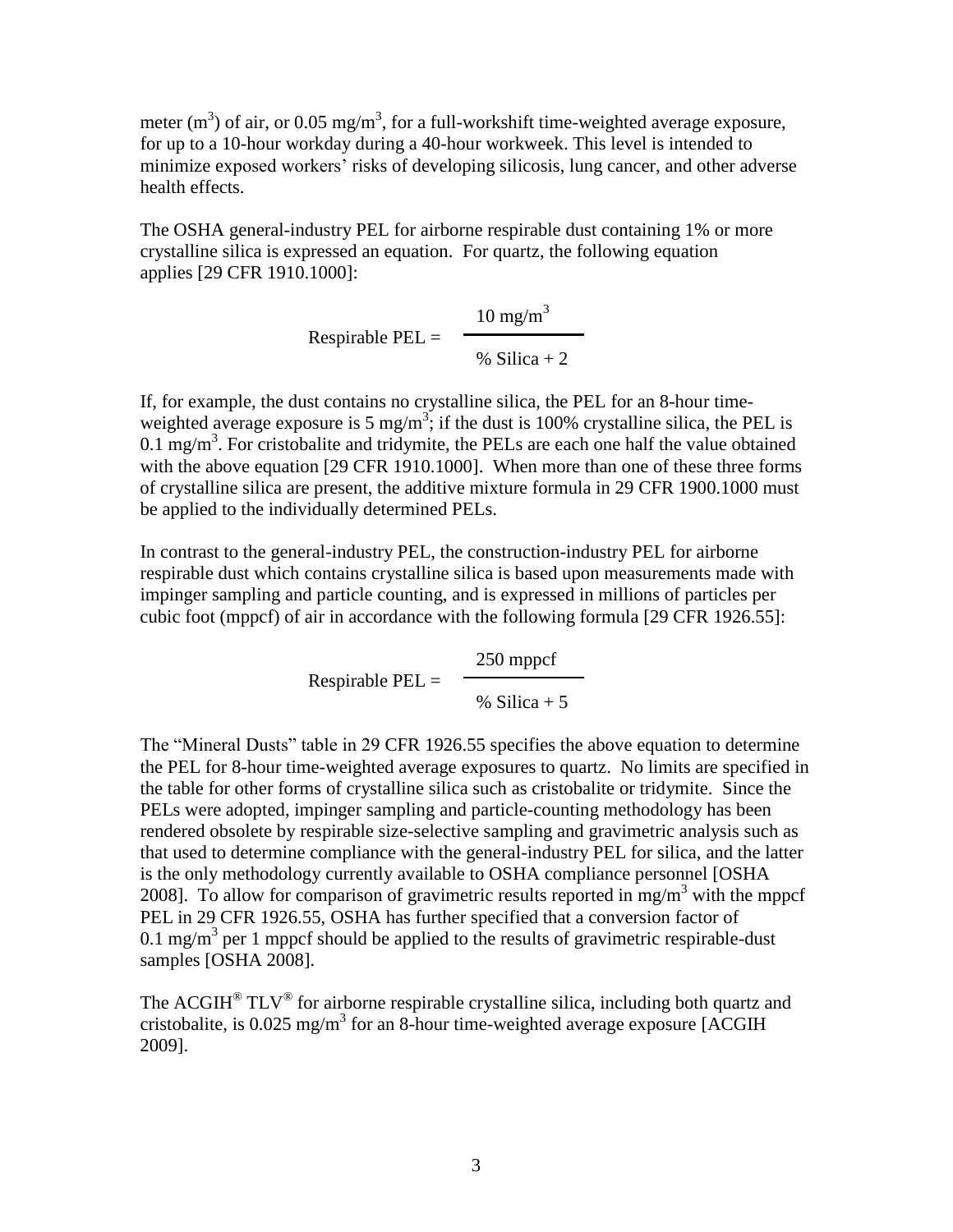#### **METHODS**

#### **Descriptive data collection**

Descriptive data about the milling machine were collected during the field survey and in consultation with the manufacturer's representative. In particular, information about the machine's water-spray system was recorded. During the actual milling and data collection, the forward speed of the mill was recorded by NIOSH researchers observing and periodically recording the foot speed reading on the instrument panel of the mill. The researchers also noted the time when each dump truck was loaded and pulled away from the milling machine as a measure of productivity. Depth of cut was measured periodically during the milling days using a tape measure held at the edge of the cut pavement. The width of the cut was also recorded.

The work practices and use of personal protective equipment by the milling crew were observed and recorded. To help place the sampling results in proper perspective, workers were queried for their perceptions of whether the workloads on the days of the field survey were typical. Observations were recorded describing other operations nearby that generated dust, including the process or activity, its location relative to the milling machine, and whether it was upwind or downwind of the milling machine.

#### **Water-flow and pressure measurements for the water-spray system**

Water-flow rate was measured using a digital water-flow meter with a range of 2 to 20 gallons per minute (gpm) installed in the main water-supply line on the mill. Water pressure was measured using a standard analog pressure gauge attached to a "T fitting" also installed in the main water line. NIOSH personnel supplied the manufacturer's representative with the water-flow meter and a pressure gauge. The readings on these devices were observed and recorded periodically during milling.

#### **Air-sampling measurements for respirable dust and crystalline silica**

On both days of sampling, personal breathing-zone (PBZ) samples for respirable dust and crystalline silica were collected for both members of the milling crew. During this survey, the PBZ samplers were operated only during actual milling and were stopped at other times. These samples were collected and analyzed according to the following standardized procedures. Each PBZ sample is collected using a battery-operated sampling pump attached to the worker's belt to draw air at a nominal air-flow rate of 4.2 liters per minute (L/min) through a sampling head consisting of a particle-size-selecting cyclone followed by a filter in a cassette, which is connected to the pump via flexible plastic tubing. The air inlet is placed in the worker's breathing zone by clipping it in the shirtcollar area. The filter is a preweighed 37-mm diameter, 5-µm pore-size polyvinyl chloride filter supported by a backup pad in a three-piece filter cassette sealed with a cellulose shrink band in accordance with NIOSH Methods 0600 and 7500. The cyclone (GK 2.69 Respirable/Thoracic Cyclone, BGI Inc., Waltham, MA) is a respirable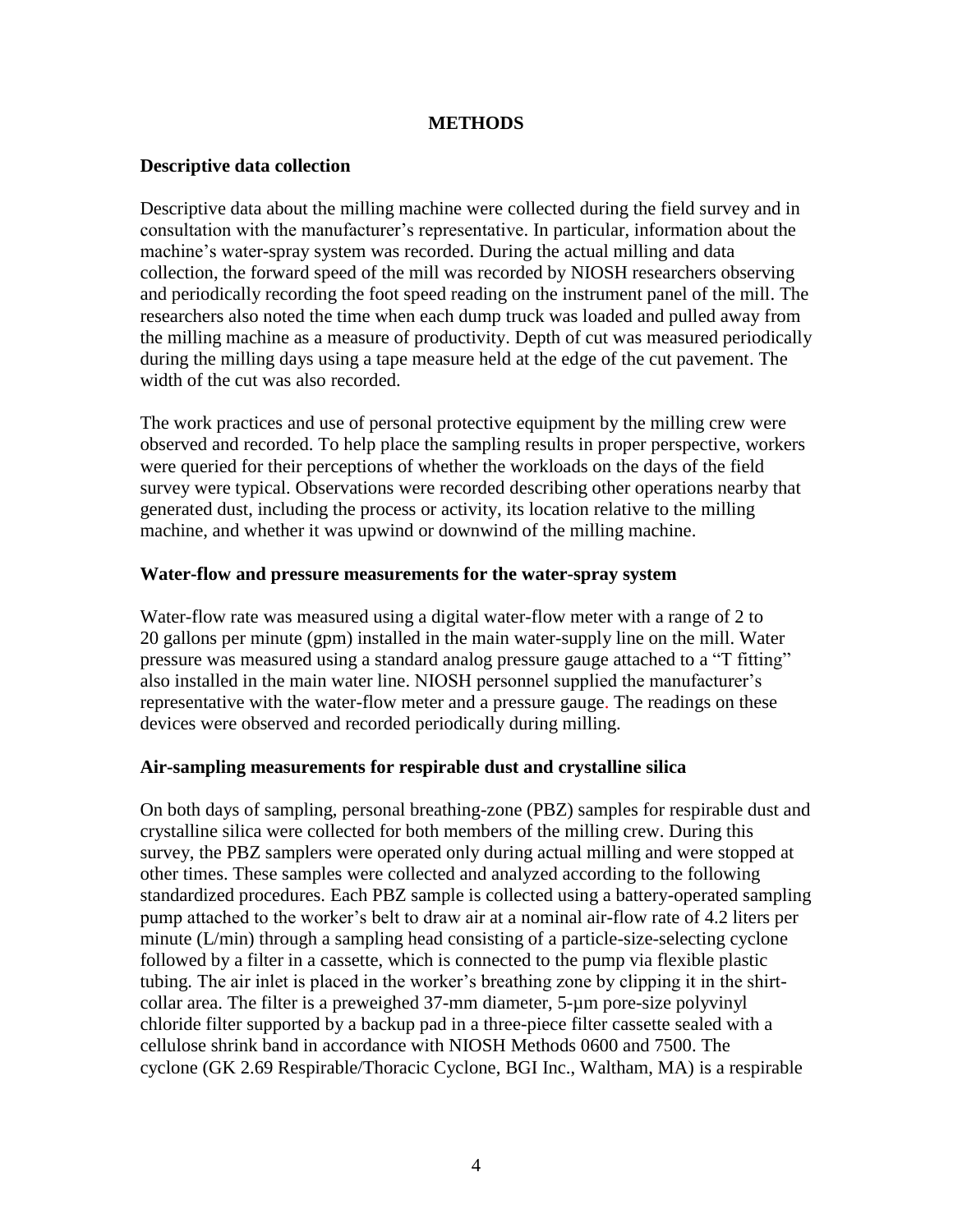size-selective device with a machined stainless-steel or aluminum body [NIOSH 1994; HSE 1997]. Filters are submitted for subsequent laboratory analysis as described below.

Area air samples were collected on all three days of sampling at eight locations on the milling machine using an array of instruments mounted on a metal frame which was attached to the machine at each location. The locations, which are shown in Figure 1, included the railings on both sides of the operator's platform, the area near the level controls on both sides of the mill near the rear corners, the area near the cutter drum on both sides of the mill, and on both sides near the transition from the primary conveyor to the loading conveyor. The sampling instruments in each array included a light-scattering aerosol photometer (*p*DR, Thermo Electron Corp., Franklin, MA) operated in the passive-sampling, real-time monitoring mode, with data logging for subsequent download of electronic computerized data files. Concentration measurements were recorded every 5 seconds. Also included in each sampling array were two batteryoperated sampling pumps. Each pump was connected via flexible tubing to a standard 10 mm, nylon, respirable size-selective cyclone and a preweighed 37-mm diameter, 5-µm pore-size polyvinyl chloride filter supported by a backup pad in a two-piece filter cassette sealed with a cellulose shrink band, in accordance with NIOSH Method 0600. This arrangement is similar to that used for PBZ sampling, except the nominal air-flow rate used with the nylon cyclones is 1.7 L/min. When this apparatus is used for area sampling on a milling machine as during this survey, both the pump and sampling-head assembly are attached to the metal frame. The purpose of these two area samples is to establish the correct time-integrated respirable dust concentration for each sampling location for each entire day so that a correction factor can be calculated to apply to the real-time *p*DR measurements. This is necessary because the *p*DR instruments are calibrated using an aerosol with standardized particle densities and size distributions, and it is necessary to correct the gravimetric concentrations displayed and logged by each instrument to represent those of the actual aerosol measured in the field. A correction factor for each *p*DR instrument for each entire-day period is determined by comparing the mean of all the estimated concentration measurements on that day for that instrument with the mean of the concentration measurements from the two full-day (time-intergated) pump/cyclone/filter samples at the same location. This correction factor is then applied to each concentration measurement from that *p*DR instrument on that day.

Additional "high-flow" area air samples were collected at the same eight locations using the same type of samplers as the PBZ samples (with a nominal air-flow rate of 4.2 L/min and a BGI cyclone), again with both the pump and sampling-head assembly attached to the metal frame mounted at each location. During this survey, the high-flow area samplers were operated only during actual milling, and were stopped at other times, just as with the PBZ samplers.

Gravimetric analysis of each filter for respirable particulate was carried out in accordance with NIOSH Method 0600 [NIOSH 1994]. After this analysis was completed, crystalline silica analysis of each filter from the PBZ and "high-flow" area samples collected at 4.2 L/min with a BGI cyclone was performed using X-ray diffraction in accordance with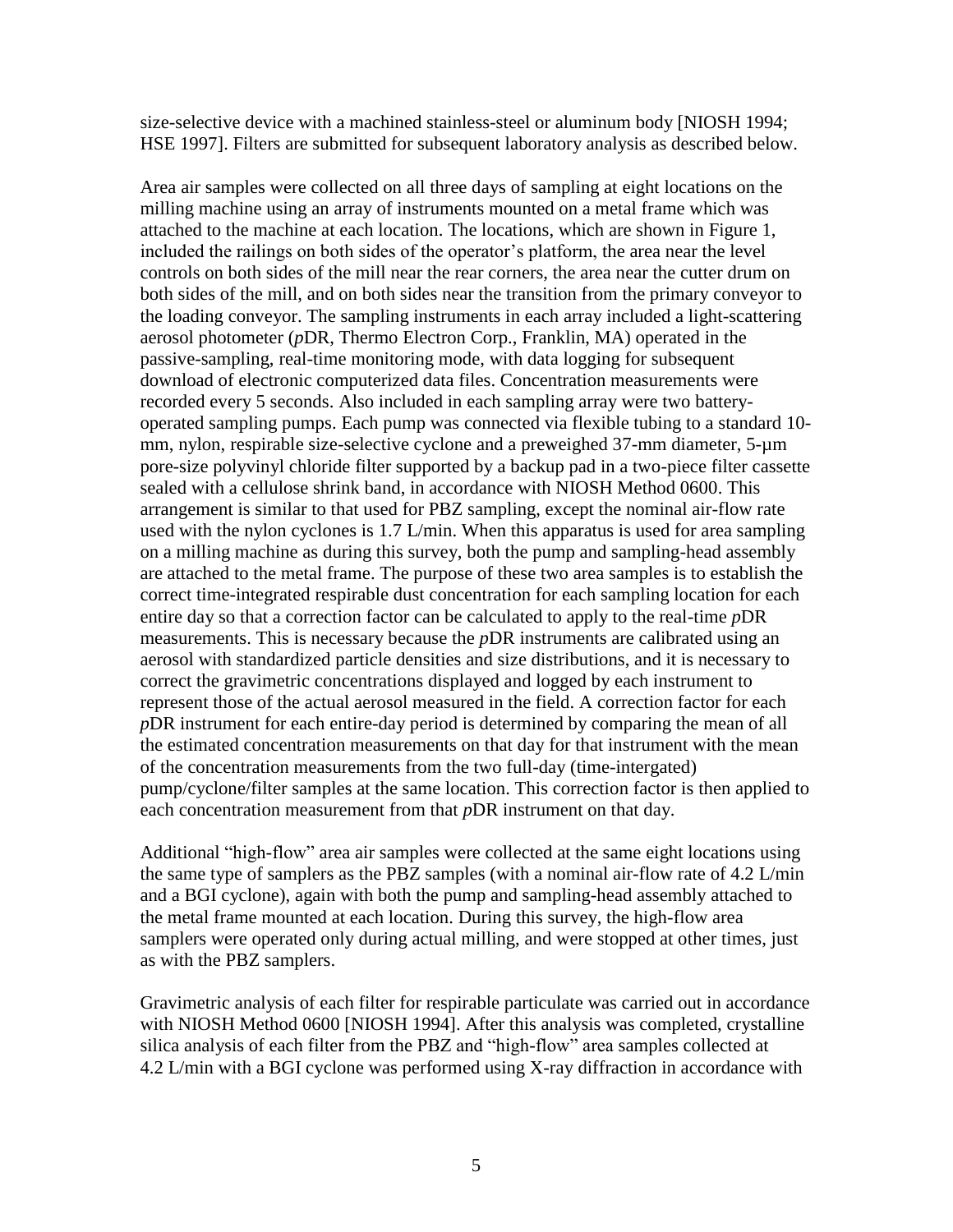NIOSH Method 7500 [NIOSH 1994]. The samples were analyzed for quartz, cristobalite, and tridymite, but only quartz will be reported below. (No tridymite was detected, and only one sample contained cristobalite, at the minimum detectable level.) The filters from the area samples collected at 1.7 L/min with the nylon cyclones were not analyzed for crystalline silica because the only purpose of these samples was to provide respirabledust data for use in the determination of the correction factors for the real-time *p*DR instrument data as described above.

For the PBZ and "high-flow" area samples, the analytical limits of detection (LODs) were 0.03 mg per sample for particulate mass by gravimetric analysis and 0.01 mg per sample for quartz by X-ray diffraction. For air samples collected at the nominal 4.2 L/min air-flow rate for 100 min, about typical for these samples, the air volume sampled would be 420 L. This sample volume and the listed analytical LODs result in the following minimum detectable concentrations, which may be considered typical for these samples: 0.07 mg/m<sup>3</sup> for respirable dust; and, 0.02 mg/m<sup>3</sup> for respirable quartz. Air-sample results reported as "not detectable" for either of these two air contaminants would indicate concentrations below these values, for air samples of about 100 min in duration.

# **Experimental design**

The participating manufacturers and other Partnership members agreed that testing new or late-model highway-class milling machines with the latest water spray configurations on common "mill-and-fill" highway resurfacing jobs would be preferred. The reason for these choices is to test the best existing dust-suppression technology during the most commonly encountered conditions, which are the mill-and-fill jobs. In this case, the manufacturer provided a late-model mill equipped with the manufacturer's latest spraysystem design.

In order to assess the impact of increasing the water-flow rate on dust control, the mill operator was asked to vary the water flow between the flow rate typically used by the operator and the highest available flow rate. The order in which this was done was randomized.

The randomization resulted in the following testing orders:

- September 25—trial of high water flow followed by trial of low water flow; and,
- September 26—trials of low water flow, high water flow, and high water flow

The intention was to collect data again on the night of September 27. However, heavy rain was forecast for later that night and into the early hours of the next morning, when paving would have been required to be completed. Therefore, the milling on the night of September 27 was cancelled, and only two nights of milling were evaluated. (As implied, this was a nighttime mill-and-fill job.)

In order for each time-integrated PBZ and area air sample (with the 4.2-L/min flow rate and BGI cyclone) to measure respirable dust and silica during either a high or low water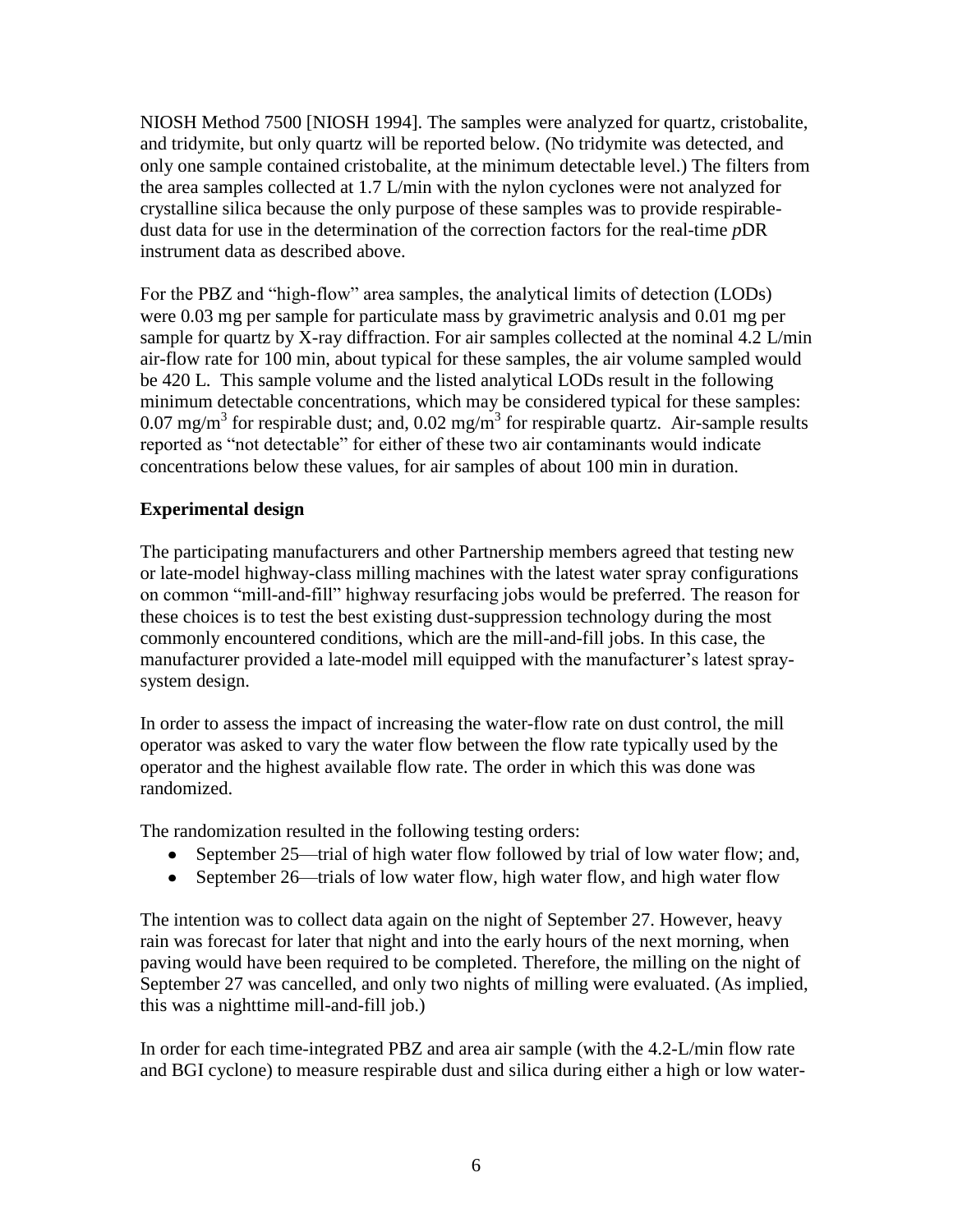flow trial, the filters in these samples were changed between each high or low trial. The target for the actual run time for each filter, in order to sample an adequate air volume, considering the detection limits for crystalline silica, was nominally 2 hours. In practice, as low as 100 minutes was considered acceptable. At approximately 2 hours each, the numbers of trial periods considered possible each night was approximately four, but as noted above, the two nights of the evaluation actually included only two trials on the first night and three on the second night.

### **RESULTS AND DISCUSSION**

#### **Descriptive data and information**

This mill was equipped with a spraying system capable of delivering a total of approximately 20.5 gpm. The water system had on-the-fly flow adjustment, whereby the operator could increase or decrease flow by turning a knob. The system provided water spray to both the cutter-drum housing, to cool the teeth and suppress dust via spray bars containing multiple nozzles within the housing, and to the conveyor-transition point to suppress dust via spray nozzles in the transition area. The 7-foot-2-inch-wide cutter drum held metal bits arranged in helical coils around the drum. New bits were installed as needed during the two days of the evaluation.

The milling machine made partial-width and full-width (7-foot-2-inch-wide) cuts on September 25 and 26, but most of the time made full-width cuts. The job was described as a 1- to 4-inch-depth removal, but the milling depth was noted to be about 2 inches most of the time. A broom vehicle followed the mill during this job, sweeping away debris and wetting the milled pavement, but generally stayed an appreciable distance behind. Therefore, airborne dust generated by this vehicle is believed to have had no appreciable effect on measured dust levels.

Productivity was recorded in terms of the number of trucks that were loaded. On September 25, during the high water-flow trial 30 trucks were loaded compared to 24 trucks during low flow. On September 26, during the first high water-flow trial, 19 trucks were loaded, and 26 trucks were loaded during the second high-flow trial, compared to 34 trucks loaded during the low water-flow trial. On average, trucks held between 20 and 23 tons (U.S.) of material.

Both milling crewmen wore safety glasses, safety shoes, and traffic safety vests. The operator spent all of his time on the mill, running the mill from the operator's station. The ground man spent the majority of his time walking alongside the mill, operating the grade controls.

The ambient air temperatures fell quickly both nights after sunset. The temperatures during the work shifts were predominantly in approximately the 5°C-to-9°C range (in the 40ºFs).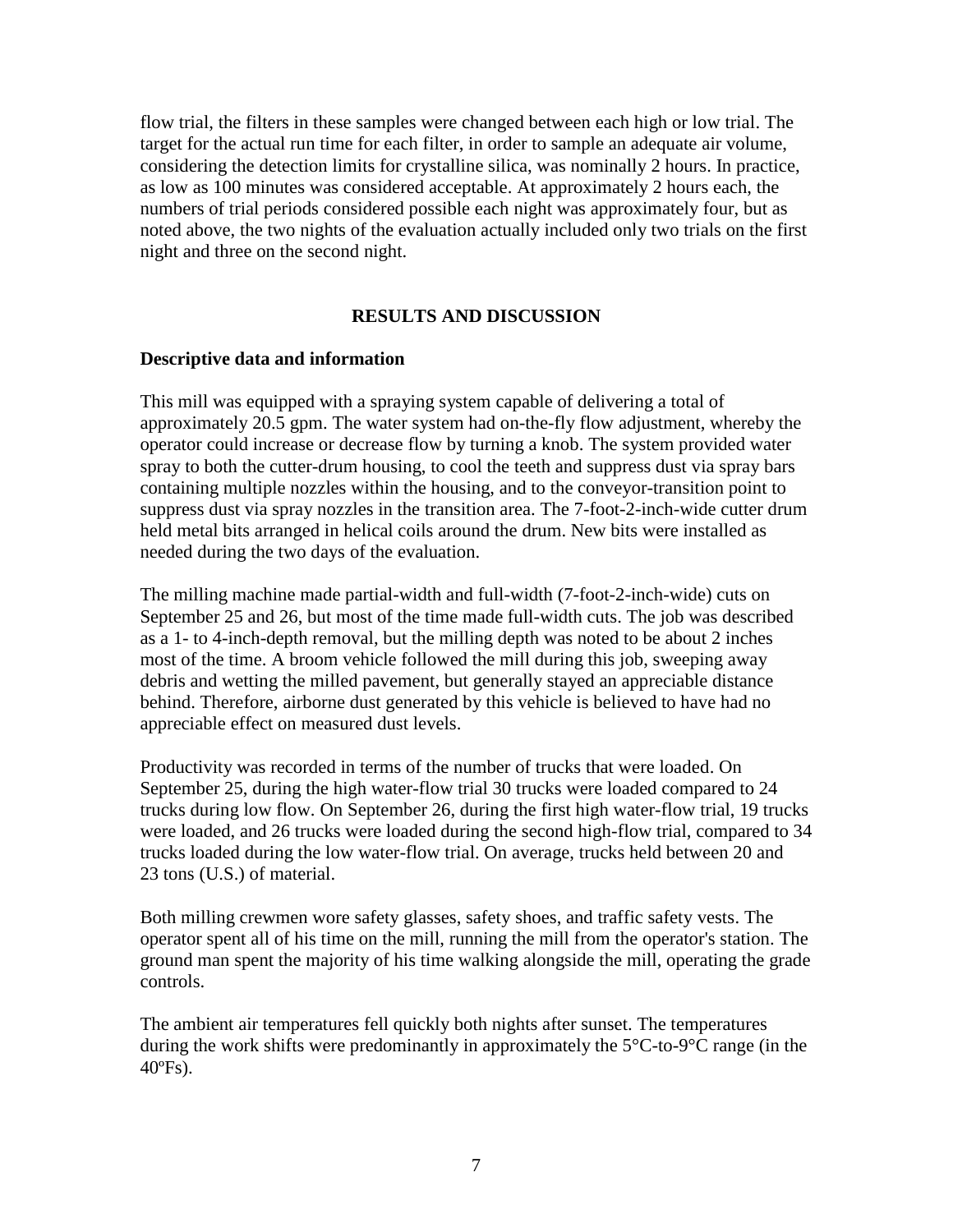#### **Water-spray system water-flow and pressure measurements**

During the high water-flow trial on September 25, the total water-flow rate (to the cutterhousing water-spray bars and conveyor-transition water-spray nozzles combined) was about 20.2 gpm. During the low-flow trial, the total water flow averaged about 12.6 gpm. The corresponding water-pressure readings at the main water supply line averaged 46.5 pounds per square inch-gauged (psig) during the high water-flow trial, and 20 psig during the low water-flow trial.

On September 26, the average total water-flow rate was approximately 12.3 gpm during the low water-flow trial and 20.5 gpm during the high-flow trials. The corresponding water-pressure readings at the main water supply line averaged 20 psig during the low water-flow trial and 50 psig during the high-flow trials.

### **Time-integrated air-sampling results**

Personal breathing-zone sample results for September 25 and 26 are presented in Table 1. A total of 10 samples was collected, 5 for the operator and 5 for the ground man. Two samples were collected for each employee on September 25 and three samples for each employee on September 26. The September 25 sample trials were one long-term highwater-flow and one long-term low water-flow trial. On September 26, there was one lowwater flow and two high-water flow trials. For both days of sampling, the same employee served as operator and, likewise, for both days of sampling, the same employee served as ground man.

The respirable dust exposures for the operator ranged from 0.31 to 0.62 mg/m<sup>3</sup> during low water flow, and from 0.57 to 2.2 mg/m<sup>3</sup> during high water flow. The ground man's respirable dust exposures ranged from  $0.42$  to  $0.53$  mg/m<sup>3</sup> during low water flow and from 0.66 to 0.89 mg/m<sup>3</sup> during high water flow. PBZ respirable dust exposures were higher during the high water-flow trials than during the low-flow trials; on average, about 130% higher. Eight-hour time-weighted average (TWA) exposures were not calculated for these results because the test conditions (water flow rates) were varied during each day of sampling.

Note that in Table 1, time-weighted averages (but not 8-hour) were computed three different ways:

1. First, a time-weighted average is shown for the actual sampling period, which excluded periods of inactivity, i.e., when no asphalt was being milled. (The breathing-zone air samplers were stopped during these periods, and the times recorded.) A worker's full-workshift TWA exposure would be best approximated by this TWA value if the observed milling activity during the particular low or high water-flow trial had been sustained continuously for an entire shift, using the indicated water-flow rate. However, since milling jobs always include some periods of inactivity, this value represents an upper estimate for a full-shift TWA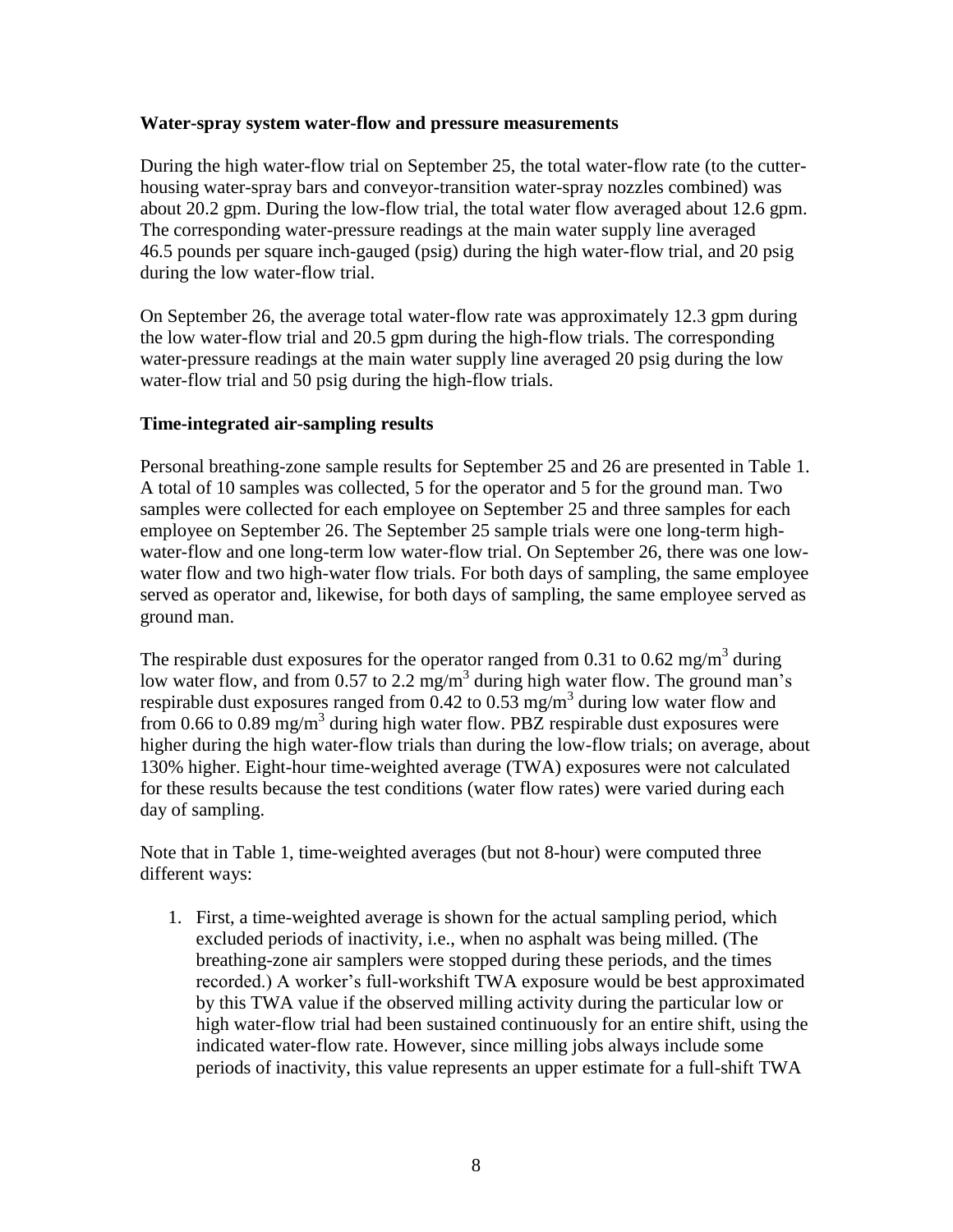exposure under the observed conditions and water-flow rate.

- 2. Second, an estimated time-weighted average of exposure during both periods of activity and inactivity is shown, for which estimated exposures during periods of inactivity were based on *p*DR real-time area-sampling results. For the operator, the *p*DR measurements at the right and left operator locations during periods of inactivity were averaged to obtain estimates of what the corresponding breathingzone exposures would have been, and for the ground man, the *p*DR measurements at the cutter left and right and rear-corner left and right locations were averaged to obtain the required estimates for periods of inactivity. (A relationship between operator breathing-zone exposures and average operator-location area concentrations is discussed below.) This is the best available estimate of the worker's potential full-shift TWA exposure if the observed milling activity and periods of inactivity during the particular low or high water-flow trial had continued for an entire shift, with the ratio of the respective time periods for activity and inactivity remaining similar to that recorded for the actual trial, while using the indicated water-flow rate during the milling.
- 3. Last, an estimated time-weighted average of exposure during both periods of activity and inactivity is shown, for which estimated exposures during periods of inactivity were assigned respirable-dust concentrations of 0. This alternate method of estimating exposures during inactivity periods is used in recognition of some amount of uncertainty in the estimates produced using the second method, which depend on the quality of the correlation between actual breathing-zone exposures and average *p*DR real-time concentrations measured at adjacent areas. Since exposures to respirable dust at a highway construction site are unlikely to cease entirely even during periods of inactivity, this value represents a lower-end estimate for a full-shift TWA exposure under the observed conditions and waterflow rate.

As this discussion suggests, the three different methods usually yield results as follows: method #1 yields the highest TWA, method #2 yields an intermediate TWA, and method #3 yields the lowest TWA. Thus, when the computed TWA exposures are compared to the calculated OSHA construction-industry PELs (see footnotes to Table 1), method #1 yields one of eight exposures that exceed the PEL, method #2 yields no exposures that exceed the PEL and one of eight that equals it, and method #3 yields no exposures out of eight that exceed the PEL. Since the TWAs in Table 1 do not represent actual 8-hour TWA exposures, the results indicate only *potential* full-shift exposures if the calculated TWA exposures continued for a full 8-hour shift. In that case, the higher of the two calculated TWA exposures in question would have exceeded the calculated OSHA construction-industry PEL and the other would have equaled it. (If similar calculations are performed using the more-stringent general-industry PEL formula, more of the exposures potentially would exceed PELs so determined.)

PBZ respirable quartz results are also given in Table 1. The individual sample results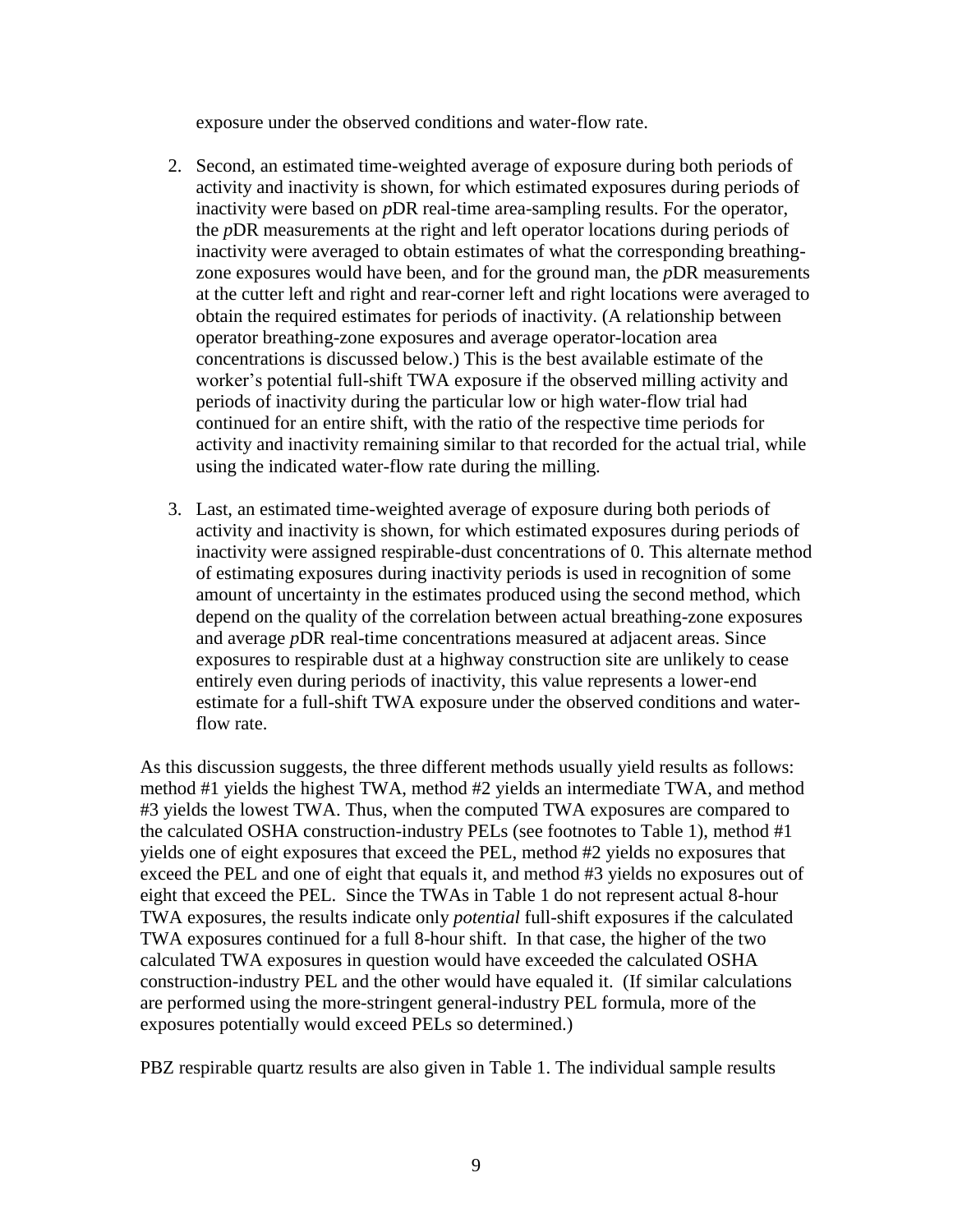ranged from (0.04) to 0.060 mg/m<sup>3</sup> for the operator at low water flow and from 0.097 to  $0.36$  mg/m<sup>3</sup> for the operator at high water flow. (Note that the parentheses around a value indicate that the measurement is less than the limit of quantification, but greater than the limit of detection.) Corresponding values for the ground man were (0.02) to 0.098 mg/m<sup>3</sup> at low water flow and  $0.12$  to  $0.16$  mg/m<sup>3</sup> at high water flow. Table 1 includes results from two methods for calculating the TWA—the same as methods #1 and #3 described above for the respirable dust. Method #2 is not presented because the real-time results used in method #2 apply only to respirable dust, not to quartz. For both TWAcomputation methods #1 and #3, six of the eight TWAs exceeded the 0.05 mg/m<sup>3</sup> REL. Also for both TWA-computation methods #1 and #3, seven of the eight TWAs exceeded the  $0.025 \text{ mg/m}^3$  TLV for quartz. As discussed for the PELs, these would be considered actual exceedances of these recommended exposure limits if the calculated TWAs represented exposures for full 8-hr shifts.

Time-integrated area air sample results for respirable dust and quartz are presented in Tables 2 and 3. A total of 40 area samples was collected, representing five sets of samples collected at the eight locations on the milling machine. Two of these sets of samples were collected on September 25 and three were collected on September 26. For the 24 area samples collected during high-flow trials over the two days, the arithmetic mean respirable dust concentration was 4.37 mg/m<sup>3</sup> ( $\sigma$  [standard deviation] = 1.78), with a geometric mean of  $1.57 \text{ mg/m}^3$  (GSD [geometric standard deviation] = 1.37), where both standard deviations represent variation between days. Analyses of the 16 area samples collected at the eight locations around the mill during a total of two low-flow trials over the two days revealed an arithmetic mean respirable dust concentration of 3.38 mg/m<sup>3</sup> ( $\sigma$  = 2.56) and a geometric mean concentration of 1.45 mg/m<sup>3</sup> (GSD = 1.67). The ratio of geometric means for the samples collected during high water-flow trials to those from the low-flow trials was 1.08, indicating an increase of about 8% in the respirable dust concentrations when the high water flow rate was used.

Results for the time-integrated air samples also were evaluated by day. The geometric mean for the area samples collected during the high water-flow trial on September 25 was 1.96 mg/m<sup>3</sup>, and the corresponding geometric mean for that day's low-flow trial was  $1.01 \text{ mg/m}^3$ . The ratio for high-flow to low-flow results was 1.94, corresponding to an increase of about 94% during high water flow. For September 26, the geometric mean for the area samples collected during high water flow was  $1.25 \text{ mg/m}^3$ , and the corresponding low-flow geometric mean was  $2.08$  mg/m<sup>3</sup>. The resulting ratio of high-tolow water-flow results is 0.60, which corresponds to a reduction in geometric-mean respirable-dust concentration of about 40% during high water flow. The corresponding respirable-dust results for the personal samples were  $\overline{0.71}$  and 1.24 mg/m<sup>3</sup>, respectively, during high water flow on September 25 and 26. At the low flow levels the results were 0.40 and 0.51 for those dates. The overall reductions in exposures were −78% and −143% for the two dates, or, equivalently, 78% and 143% increase for the two dates, at high water flow relative to respirable-dust exposures during low water flow.

For respirable quartz, the area-sample results were as follows. For high water flow, the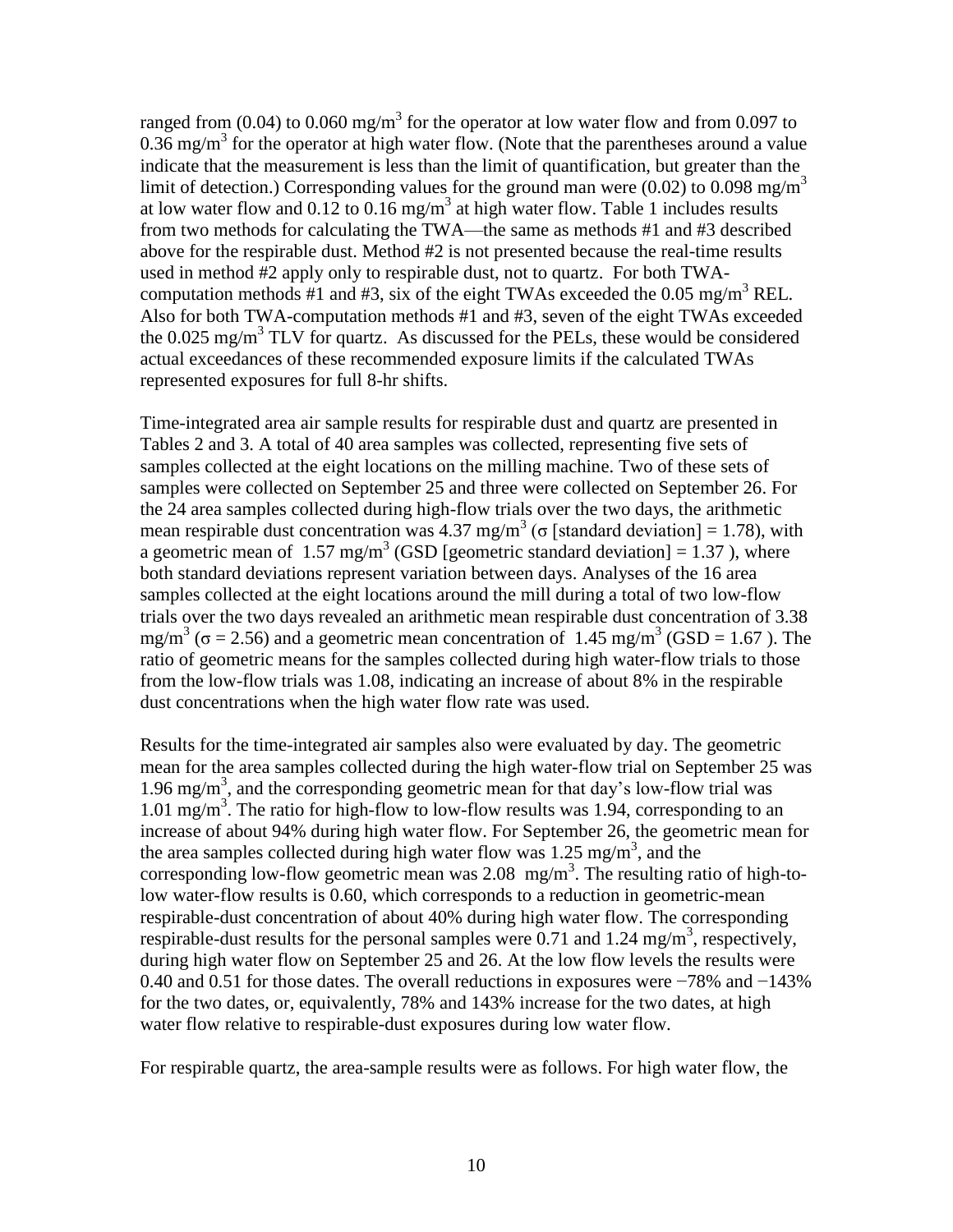arithmetic mean was 0.58 mg /m<sup>3</sup> ( $\sigma$  = 0.12) while the geometric mean was  $0.27 \text{ mg/m}^3$  (GSD = 1.25). For low water flow, the arithmetic mean was 0.273 mg/m<sup>3</sup> ( $\sigma$  = 0.018) while the geometric mean was 0.13 mg/m<sup>3</sup> (GSD = 1.05). From the geometric means, there is greater than 100% increase in respirable-quartz concentrations associated with high water flow.

A better understanding of how to interpret these surprising results – the failure of higher water flow to demonstrate reductions in respirable dust and quartz concentrations – will be obtained by examination of the real-time, direct-reading (*p*DR) sampling results.

### **"Real-time" continuous-monitor (***p***DR) respirable-dust results**

The results of real-time monitoring for respirable dust concentrations conducted using *p*DRs at the eight area air-sampling locations on the milling machine are shown by date and location in Table 4. At each of these locations a measurement was recorded every 5 seconds. Averages of the individual measurements (both arithmetic and geometric means) from each low water-flow and high water-flow trail, for each day and location, are provided in the table. To obtain the logarithm of the data for statistical analyses, a value of 0.001 was added to every measurement of "zero". The value 0.001 corresponds to the lowest positive result obtainable from a *p*DR.

When all of the *pDR* results were combined for both days, the arithmetic mean respirable dust concentration for the high water-flow trials was 3.5 mg/m<sup>3</sup> ( $\sigma$  = 1.2). The geometric mean respirable dust concentration for the high-flow trials was  $0.17 \text{ mg/m}^3$  (GSD = 2.3). The two-day combined arithmetic mean respirable dust concentration for the low waterflow trials was 2.8 mg/m<sup>3</sup> ( $\sigma$  = 2.9). The overall geometric mean respirable dust concentration for the low-flow trials was  $0.11 \text{ mg/m}^3$  (GSD = 5.59). The ratio of the high water-flow to low water-flow geometric mean results is 1.6. This indicates that the respirable dust concentrations overall during the high water-flow trials were about 60% higher than those measured during the low-flow trials.

By day, the geometric mean respirable dust concentration during the high water-flow trials on September 25 was  $0.32$  mg/m<sup>3</sup> and  $0.047$  mg/m<sup>3</sup> during the low-flow trials; the resulting ratio shows concentrations about 580% higher during the high-flow trials. On September 26, the geometric mean concentration during the high water-flow trials was 0.10 mg/m<sup>3</sup>, while it was 0.54 mg/m<sup>3</sup> during the low-flow trials, corresponding to a reduction of about 81%. This large difference between days is evident in the bar chart shown in Figure 2. Figure 3 is a plot of the fractional reduction of trial geometric-mean respirable-dust concentrations from high to low water flow versus the geometric mean at low water flow. The figure suggests that as the low flow geometric mean becomes relatively large, the reduction due to high water flow becomes consistently positive. Note that three of the four highest geometric means in the figure occurred on September 26. An interpretation of this information is that higher water flow being effective in reducing respirable-dust concentrations is only evident when the "baseline" concentration at low water flow is relatively high.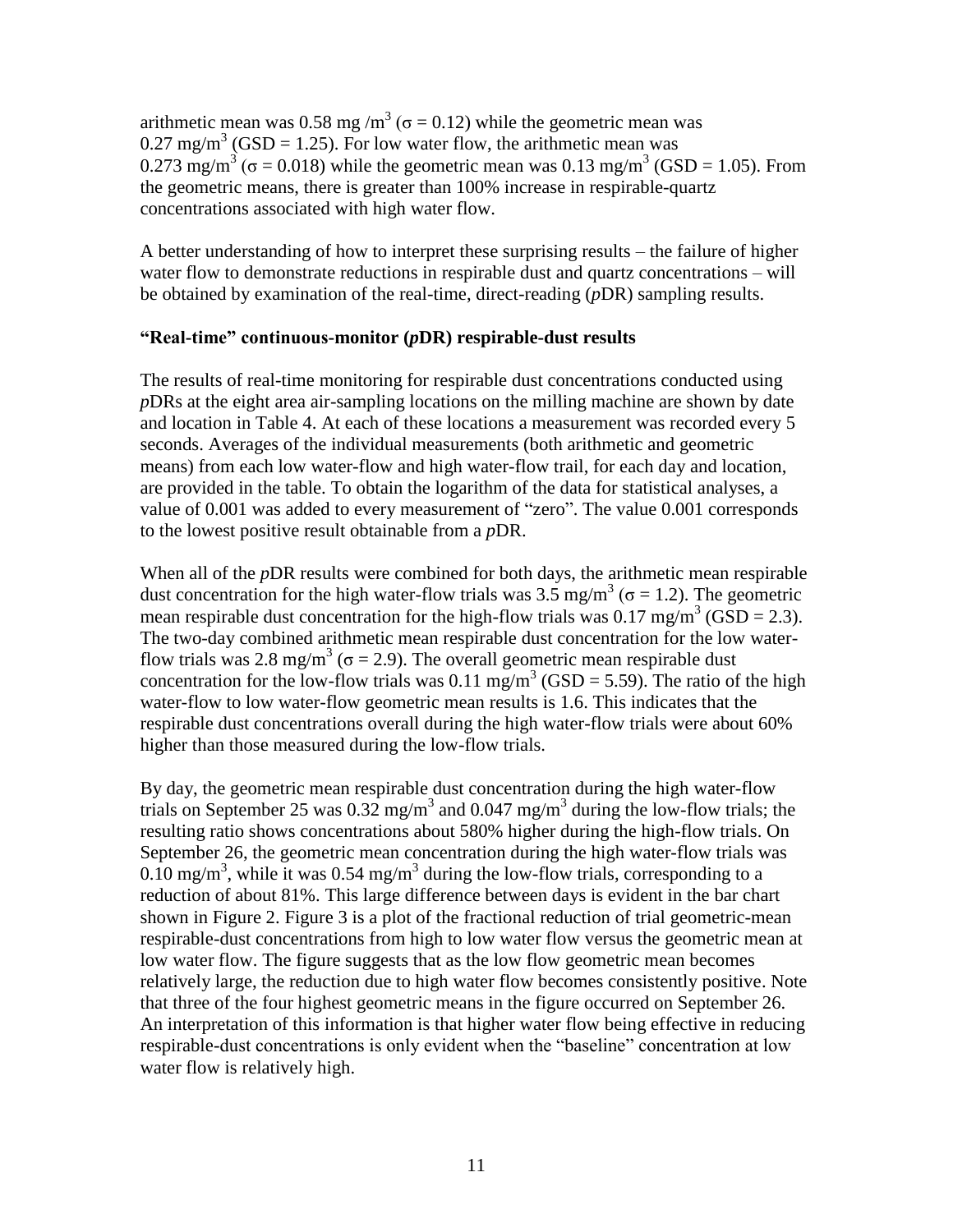*Short-period subset data.* An alternative analysis was carried out with the *p*DR real-time data collected during the long-time trials. Subsets of the data were selected from relatively short periods of time just before and just after the time when a transition was made from one water control level to the other. The aim was to select data during limited time periods of milling equivalent to the removal of between two and four truck loads of asphalt at each of the adjacent water-flow settings. By this procedure, one short-period pair consisting of data from a high and a low water-flow trial was constructed for each of the two days of sampling. The data are summarized in Table 5. The plots for these data that correspond to Figures 2 and 3 for the full-trial-period data are shown in Figures 4 and 5. The data that constitute the short-period subset pairs are included in large braces in Figure 6.

For these short-period data subsets during high water-flow trials across all sampling locations, the arithmetic mean respirable dust concentration was 3.2 mg/m<sup>3</sup> ( $\sigma = 1.7$ ) while the geometric mean concentration was  $0.16$  mg/m<sup>3</sup> (GSD = 1.2). The arithmetic mean respirable dust concentration for the short-period subset data during the low-flow trials was 2.4 mg/m<sup>3</sup> ( $\sigma$  = 3.0) and the geometric mean was 0.10 mg/m<sup>3</sup> (GSD 5.7). The ratio of geometric mean concentrations was 1.60, representing an increase of 60% in respirable dust concentrations. There is again considerable difference by day. Whereas a 450% concentration increase at high flow relative to that at low flow occurred on September 25, on September 26, a 63% reduction occurred.

Figure 6 demonstrates the considerable variability over the period of sampling for these data. For both dates, the concentration levels decreased considerably over the first two trials. Whether this relates to the night work and the drop in temperature after dark is unclear.

*Differences by Side of Machine.* Examination of the full-trial *p*DR data indicates that whereas substantial reductions in respirable-dust concentrations were measured at the sampling locations on the left side of the milling machine during high water-flow trials, compared with the concentrations during low flow, there were substantial increases at high flow on the right side. In particular, the geometric means for the four locations on the right side at high water flow was 0.61 mg/m<sup>3</sup>, compared to 0.036 mg/m<sup>3</sup> at low flow. The ratio is about 17, indicating a 1600% increase. On the other hand, the left side geometric mean was 0.046 mg/m<sup>3</sup> for the high flow and 0.35 mg/m<sup>3</sup> for the low flow. The ratio of 0.05 to 0.35 indicates an 87% reduction at high flow. The bar chart in Figure 2 indicates how consistent this is by date — for both dates the right side reduction values are strongly negative (indicating large *increases*), compared with the left side reductions, which are mostly positive. In general, the full-trial *p*DR results are consistent with the time-integrated area-sample results in this regard.

*Further discussion of short-period subset data.* The reason to include the short-period subset data was to perhaps obtain better control of variability over time and space. For instance, by limiting the data in each trial to several trucks selected close to the time of transition from one water-flow setting to the other, in many instances there would not be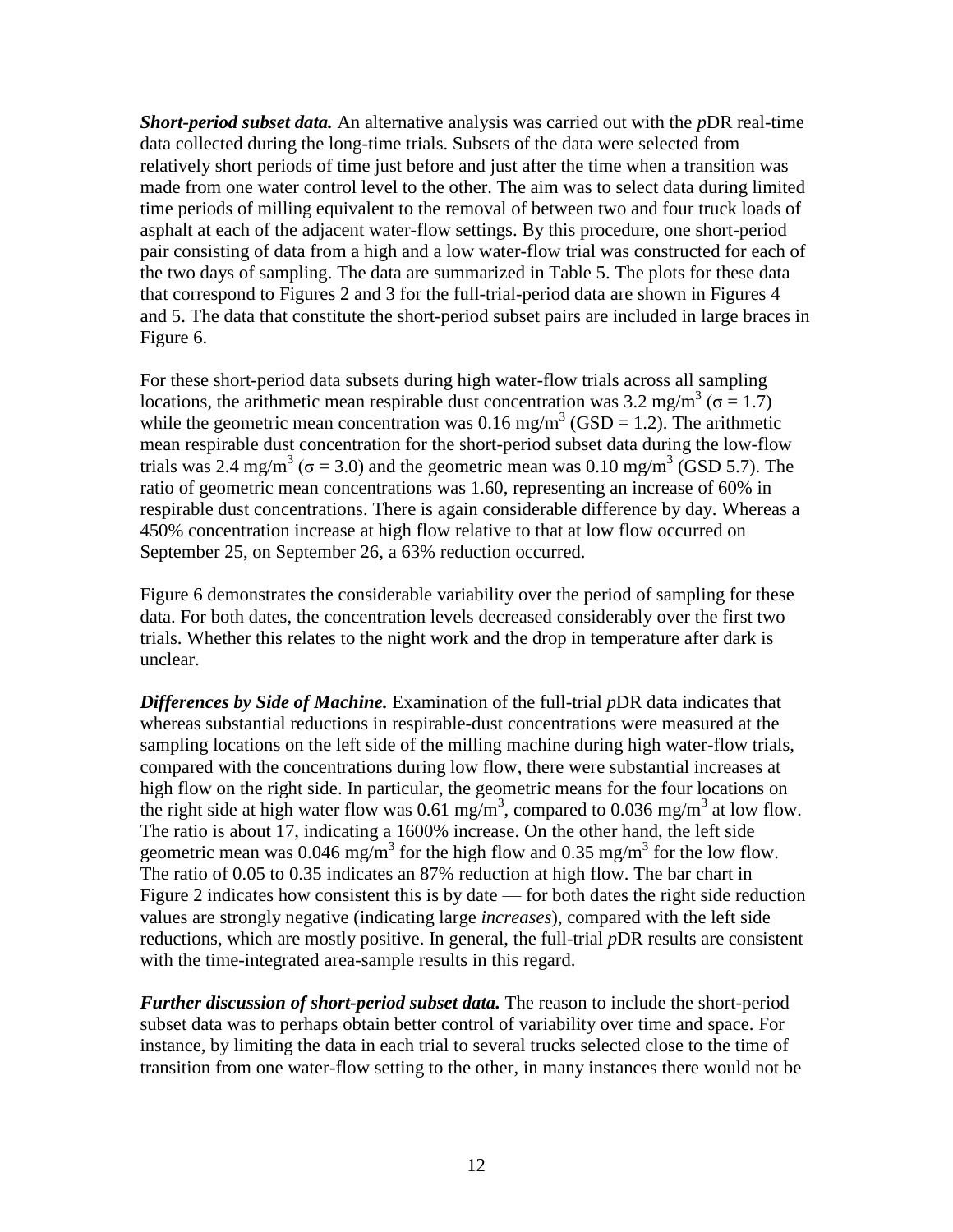much change in physical location or in the outdoor conditions. In theory, this would allow for a better comparison. The results, however, are somewhat different from those in Figure 2. Whereas the full trial data do show respirable dust concentration increases at high water flow on the right side on both dates (though much larger increases occurred on September 25), the subset data show substantial reduction on the right side on September 26. The left side shows reduction on both dates for both data sets.

# **Relating side effects in** *p***DR area data to PBZ exposure data**

The *p*DR area dust samples have been used to model the respirable dust exposures of the workers. A simple model expresses operator exposure as a linear function of the average of the right side and the average of the left side sample results. However, only the operator right side area samples are statistically significant.

# **Using explanatory variables**

In statistical modeling, the variable Y is often referred to as the response variable, while the variables  $X_1, X_2$ , etc. are called explanatory variables, because of their use in *explaining* the *response* in Y. Table 6 contains the average results of responses and selected explanatory variables for each of the long-term pairs. For the variables "realtime," "respirable," and "quartz," the averages shown in Table 6 are the geometric means. For the explanatory variables analyzed (respirable dust time-integrated sample results, real-time *p*DR data for respirable dust, and respirable quartz results from the time-integrated samples), whether the geometric means or the natural log of the geometric means was used as the response variable, the model that explained the most variability was that which included the flow rate or the water pressure, when the data are modeled separately by side. The other variables did not contribute much explanatory power.

### **CONCLUSIONS AND RECOMMENDATIONS**

Increasing the total water flow to the water spray nozzles from about 12.5 gpm to about 20 gpm did not result in overall reductions in measured respirable dust and quartz concentrations at area air-monitoring locations around the machine. Instead, the results were quite anomalous, and revealed large differences in the change in concentrations at the sampling locations on one side of the machine compared to the other. Specifically, on the left side of the machine, mean respirable dust concentrations from three sampling and data analysis techniques ranged from 70% to 87% lower during operation at the high water-flow rate than at the low-flow rate, but on the right side of the machine, comparable mean respirable dust concentrations ranged from 4 to 16 times *greater* at high water flow than at low flow. These anomalous results have been considered carefully by NIOSH researchers and machine-manufacturer representatives, and an adequate explanation has not been developed. Clear conclusions cannot be reached from these data.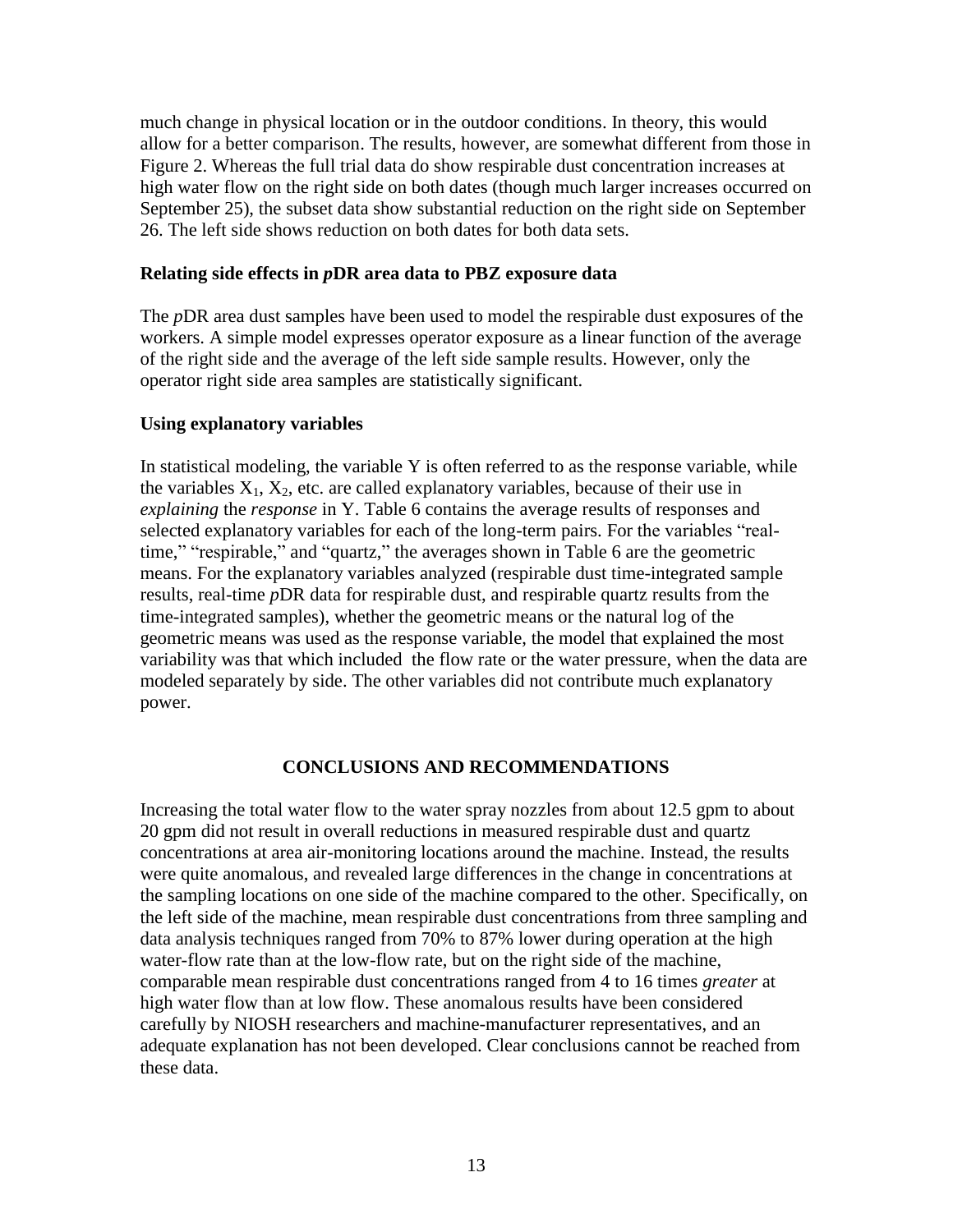Given the unexplained increases in respirable dust levels associated with the periods of high water flow, the personal breathing-zone exposures measured during the high waterflow periods may be unreliable. However, the measurements did reveal crystalline silica exposures in excess of the NIOSH recommended limit for during low water-flow periods.

*Recommendation #1.* The potential for pavement-milling workers to be overexposed to crystalline silica should be assessed based upon the results of all field work in the ongoing NIOSH study, rather than the results from this field survey alone, as should the efficacy of increased water flow in controlling respirable dust and crystalline silica emissions. The unexplained, anomalous results from this survey for the measured aircontaminant concentrations during high water-flow trials seem unreliable as an indicator of exposures or the performance of this milling machine.

*Recommendation #2.* Decisions regarding continuing research should be based upon the results of all field work in the ongoing NIOSH study, including this field survey.

*Recommendation #3.* As the results of continuing research being conducted by NIOSH become available and lead to recommendations for better controlling pavement-milling workers' exposures to respirable dust and crystalline silica, the manufacturers and users of these machines should assure that these recommendations are implemented.

# **REFERENCES**

29 CFR 1910.1000 [2001]. Occupational Safety and Health Administration: air contaminants.

29 CFR 1926.55 [2003]. Occupational Safety and Health Administration: gases, vapors, fumes, dusts, and mists.

ACGIH [2009]. Threshold limit values  $(TLVs^{\circledast})$  for chemical substances and physical agents and biological exposure indices (BEIs®). Cincinnati, OH: American Conference of Governmental Industrial Hygienists.

Akbar-Khanzadeh F, Brillhart RL [2002]. Respirable crystalline silica dust exposure during concrete finishing (grinding) using hand-held grinders in the construction industry. Ann Occup Hyg *46*(3):341–346.

Bureau of Mines [1992]. Crystalline silica primer. Washington, DC: U.S. Department of the Interior, Bureau of Mines, Branch of Industrial Minerals, Special Publication.

Glindmeyer HW, Hammad YY [1988]. Contributing factors to sandblasters' silicosis: inadequate respiratory protection equipment and standards. J Occup Med*30*(12):917–921.

HSE [1997]. MDHS 14/2. General methods for sampling and gravimetric analysis of respirable and total inhalable dust. Methods for the determination of hazardous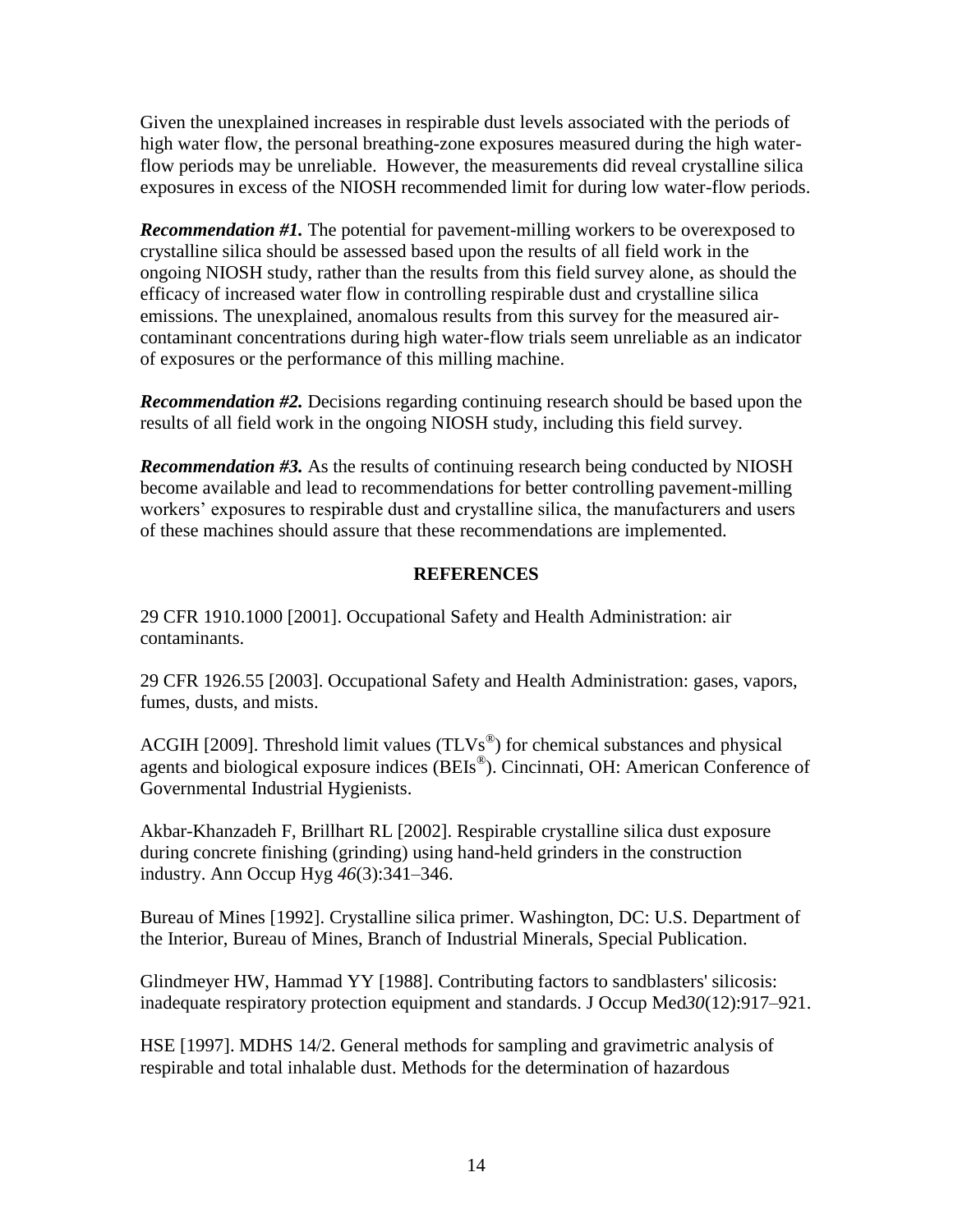substances. Health and safety laboratory. Sudbury, Suffolk, UK: Health and Safety Executive.

Hornung R, Reed L [1990]. Estimation of average concentration in the presence of nondetectable values. Appl Occup Environ Hyg *5*(1):46–51.

Linch KD [2002]. Respirable concrete dust – silicosis hazard in the construction industry. Appl Occup Environ Hyg *17*(3):209–221.

NIOSH [1994]. NIOSH manual of analytical methods. 4th rev. ed., Eller PM, ed. Cincinnati, OH: U.S. Department of Health and Human Services, Public Health Service, Centers for Disease Control and Prevention, National Institute for Occupational Safety and Health, DHHS (NIOSH) Publication No. 94-113.

NIOSH [2000]. Respirable crystalline silica exposures during tuck pointing. Cincinnati, OH: U.S. Department of Health and Human Services, Public Health Service, Centers for Disease Control and Prevention, National Institute for Occupational Safety and Health. DHHS (NIOSH) Publication No. 2000-113.

NIOSH [2002]. NIOSH hazard review: health effects of occupational exposure to respirable crystalline silica. Cincinnati, OH: U.S. Department of Health and Human Services, Centers for Disease Control and Prevention, National Institute for Occupational Safety and Health. DHHS (NIOSH) Publication No. 2002-129.

NIOSH [2003]. Information Circular/2003: Handbook for dust control in mining. Pittsburgh, PA: U.S. Department of Health and Human Services, Public Health Service, Centers for Disease Control and Prevention, National Institute for Occupational Safety and Health, Pittsburgh Research Laboratory. IC 9465. DHHS (NIOSH) Publication No. 2003-147.

OSHA [2008]. Directive number CPL 03-00-007: National Emphasis Program – Crystalline silica. Effective date January 24, 2008. [\[http://www.osha.gov/OshDoc/Directive\\_pdf/CPL\\_03-00-007.pdf](http://www.osha.gov/OshDoc/Directive_pdf/CPL_03-00-007.pdf) accessed on April 1, 2009]

Public Works [1995]. Pavement recycling. Public Works *126*: April 15, 1995.

Rappaport SM, Goldberg M, Susi P, Herrick RF [2003]. Excessive exposure to silica in the U.S. construction industry. Ann Occup Hyg *47*(2):111–122.

Thorpe A, Ritchie AS, Gibson MJ, Brown RC [1999]. Measurements of the effectiveness of dust control on cut-off saws used in the construction industry. Ann Occup Hyg *43*(7):443–456.

Valiante DJ, Schill DP, Rosenman KD, Socie E [2004]. Highway repair: a new silicosis threat. Am J Public Health *94*(5):876–880.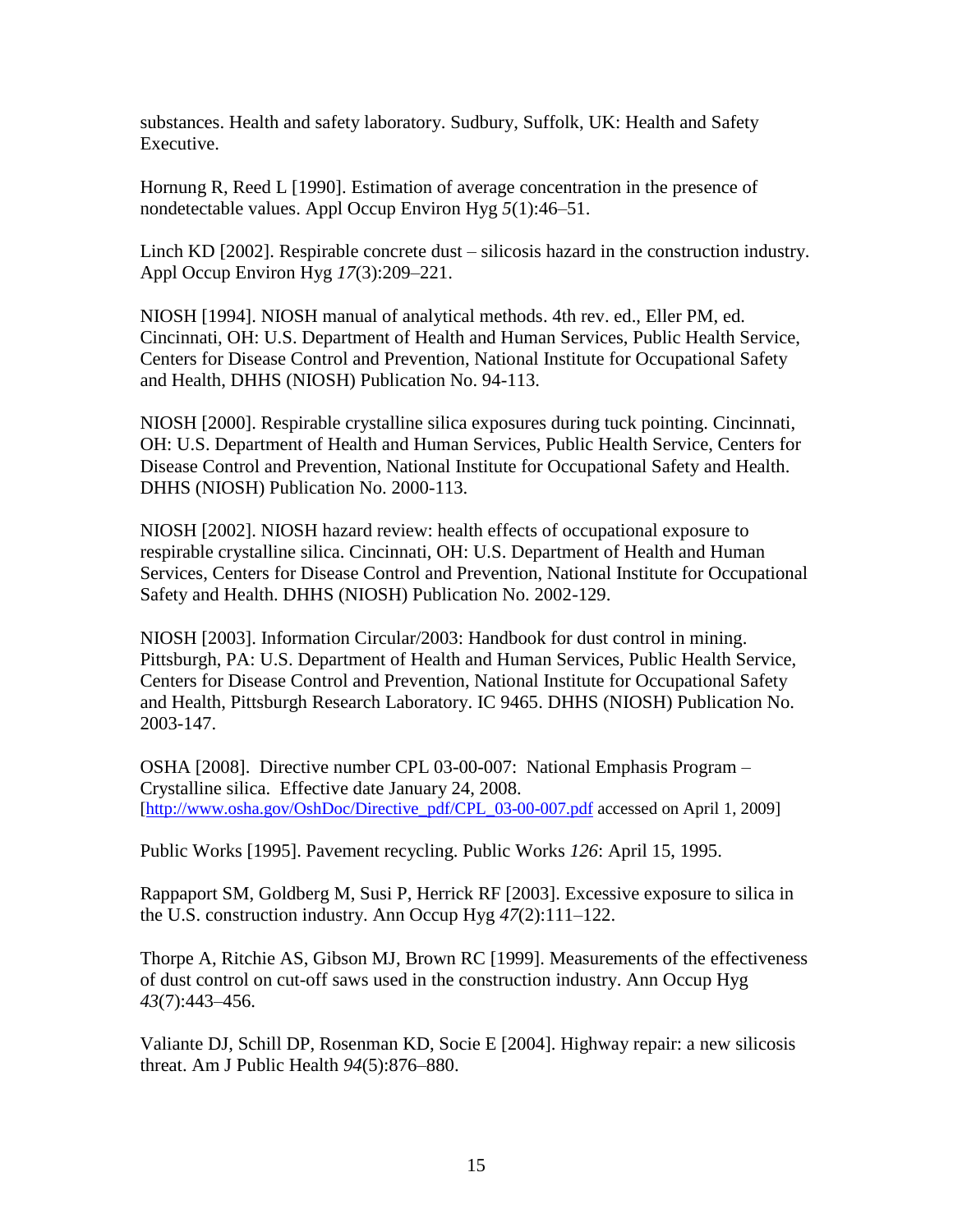| Job Title     | Water<br>Flow-Rate<br>Condition | Sample<br>Duration<br>(min) | Respirable<br>Dust<br>$Exposure -$<br>Sample<br>Concentration<br>(mg/m <sup>3</sup> ) | Respirable Dust<br>TWA Exposure,<br>Exclude periods<br>of inactivity $-$<br>Concentration<br>(mg/m <sup>3</sup> ) | Respirable Dust<br>TWA Exposure,<br>Include estimated<br>exposure during<br>periods of<br>inactivity* $-$<br>Concentration<br>$(mg/m^3)$ | Respirable Dust<br>TWA Exposure,<br>Treat periods of<br>inactivity as<br>"zero<br>$exposure" -$<br>Concentration<br>(mg/m <sup>3</sup> ) | Respirable<br>Quartz<br>Exposure -<br>Sample<br>Concentration<br>(mg/m <sup>3</sup> ) | Respirable<br>Quartz TWA<br>Exposure,<br>Exclude periods<br>of inactivity $-$<br>Concentration<br>$(mg/m^3)$ | Respirable Quartz<br>TWA Exposure,<br>Treat periods of<br>inactivity as "zero<br>exposure" -<br>Concentration<br>$(mg/m^3)$ |
|---------------|---------------------------------|-----------------------------|---------------------------------------------------------------------------------------|-------------------------------------------------------------------------------------------------------------------|------------------------------------------------------------------------------------------------------------------------------------------|------------------------------------------------------------------------------------------------------------------------------------------|---------------------------------------------------------------------------------------|--------------------------------------------------------------------------------------------------------------|-----------------------------------------------------------------------------------------------------------------------------|
|               |                                 |                             |                                                                                       |                                                                                                                   | Sept 25                                                                                                                                  |                                                                                                                                          |                                                                                       |                                                                                                              |                                                                                                                             |
| Operator      | Low                             | 114                         | 0.31                                                                                  | 0.31                                                                                                              | 0.30                                                                                                                                     | 0.26                                                                                                                                     | $(0.04)$ **                                                                           | (0.04)                                                                                                       | (0.03)                                                                                                                      |
|               | High                            | 147                         | 0.57                                                                                  | 0.57                                                                                                              | 0.44                                                                                                                                     | 0.34                                                                                                                                     | 0.097                                                                                 | 0.10                                                                                                         | 0.058                                                                                                                       |
| Ground<br>Man | Low                             | 116                         | 0.53                                                                                  | 0.53                                                                                                              | 0.51                                                                                                                                     | 0.45                                                                                                                                     | 0.098                                                                                 | 0.098                                                                                                        | 0.086                                                                                                                       |
|               | High                            | 176                         | 0.89                                                                                  | 0.89                                                                                                              | 0.71                                                                                                                                     | 0.54                                                                                                                                     | 0.16                                                                                  | 0.16                                                                                                         | 0.093                                                                                                                       |
|               |                                 |                             |                                                                                       |                                                                                                                   | Sept 26                                                                                                                                  |                                                                                                                                          |                                                                                       |                                                                                                              |                                                                                                                             |
| Operator      | Low                             | 127                         | 0.62                                                                                  | 0.62                                                                                                              | 0.66                                                                                                                                     | 0.58                                                                                                                                     | 0.060                                                                                 | 0.060                                                                                                        | 0.056                                                                                                                       |
|               | High                            | 121                         | 2.1                                                                                   | $2.2^{\dagger}$                                                                                                   | $1.2^{\dagger}$                                                                                                                          | 1.0                                                                                                                                      | 0.31                                                                                  | 0.33                                                                                                         | 0.17                                                                                                                        |
|               | High                            | 116                         | 2.2                                                                                   |                                                                                                                   |                                                                                                                                          |                                                                                                                                          | 0.36                                                                                  |                                                                                                              |                                                                                                                             |
| Ground<br>Man | Low                             | 129                         | 0.42                                                                                  | 0.42                                                                                                              | 0.42                                                                                                                                     | 0.42                                                                                                                                     | (0.02)                                                                                | (0.02)                                                                                                       | (0.02)                                                                                                                      |
|               | High                            | 91                          | 0.77                                                                                  | 0.71                                                                                                              | 0.58                                                                                                                                     | 0.34                                                                                                                                     | 0.13                                                                                  | 0.12                                                                                                         | 0.061                                                                                                                       |
|               | High                            | 120                         | 0.66                                                                                  |                                                                                                                   |                                                                                                                                          |                                                                                                                                          | 0.12                                                                                  |                                                                                                              |                                                                                                                             |

## Table 1. Personal Breathing Zone Air Sample Results by Job

\*The *p*DR area respirable-dust determinations were used to estimate exposures during periods of inactivity. See text.

\*\* Values in parentheses indicate that the collected mass was between the analytical limit of detection and limit of quantification.

† OSHA construction-industry PELs were calculated and compared with calculated equivalent respirable-dust exposures in mppcf, as described in the text. The calculated ratio of exposure to PEL is the "severity factor." Severity factors smaller than 1 indicate no exceedance of the calculated PEL, and those exceeding 1 indicate exceedance of the PEL. The severity factors for the two TWA exposure levels footnoted, 2.2 and 1.2, are, respectively, 1.8 and 1.0. This indicates exposures that would, if continued for an entire 8-hr shift, exceed and equal, respectively, the calculated PELs.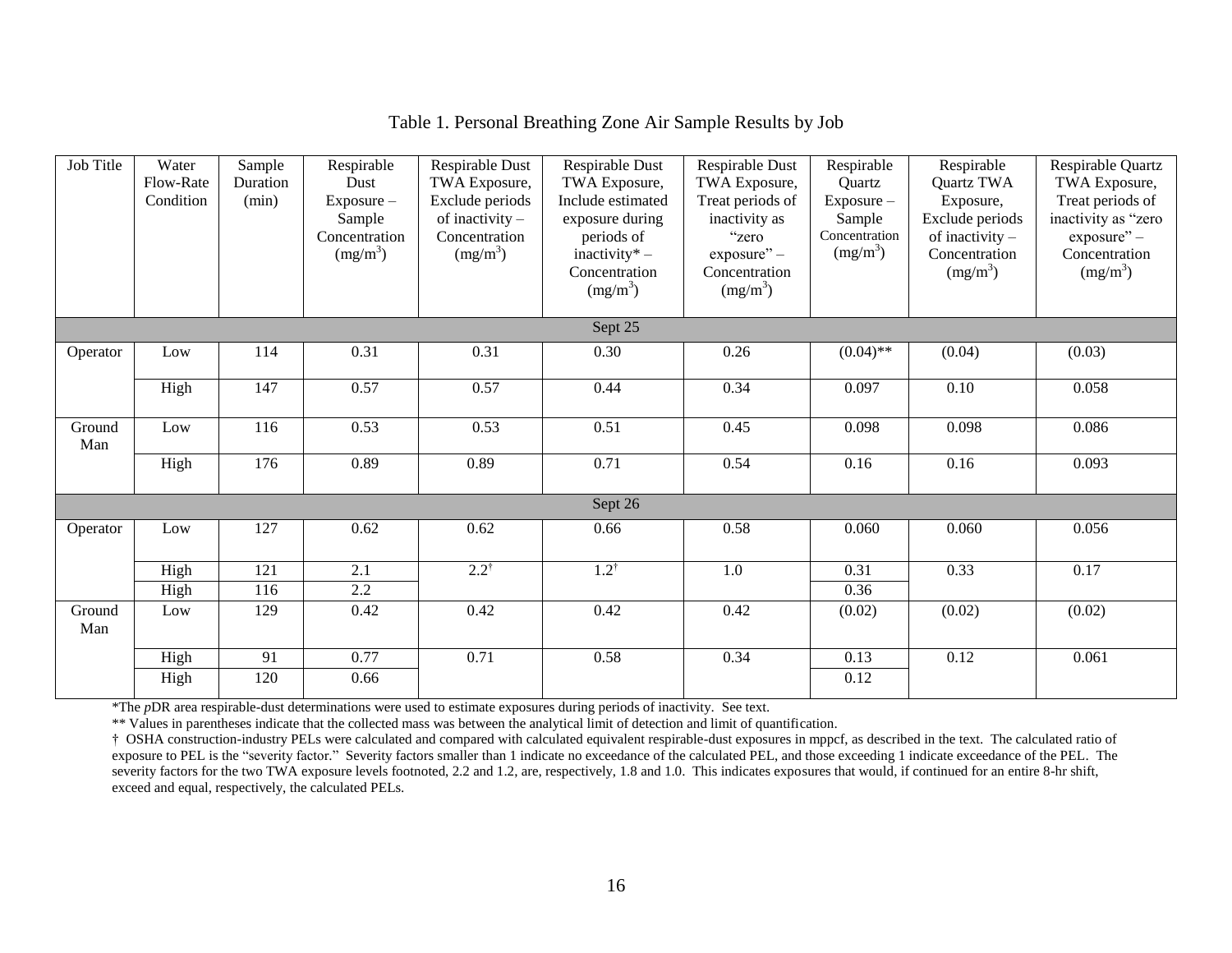| Sampling<br>Location | Water<br>Flow-Rate<br>Condition | Sample<br>Duration<br>(min) | Respirable Dust-<br><b>Sample Concentration</b><br>$(mg/m^3)$ | Respirable Dust-<br><b>TWA Concentration</b><br>$(mg/m^3)$ | Respirable Quartz -<br><b>Sample Concentration</b><br>$(mg/m^3)$ | Respirable Quartz -<br><b>TWA Concentration</b><br>$(mg/m^3)$ |
|----------------------|---------------------------------|-----------------------------|---------------------------------------------------------------|------------------------------------------------------------|------------------------------------------------------------------|---------------------------------------------------------------|
| Operator Platform -  | Low                             | 115                         | 1.3                                                           | 1.3                                                        | 0.22                                                             | 0.22                                                          |
| Left                 | High                            | 138                         | 1.2                                                           | 1.2                                                        | 0.20                                                             | 0.20                                                          |
| Operator Platform -  | Low                             | 115                         | 0.31                                                          | 0.31                                                       | $(0.04)$ *                                                       | (0.04)                                                        |
| Right                | High                            | 147                         | 1.3                                                           | 1.3                                                        | 0.24                                                             | 0.24                                                          |
| Cutter Drum - Left   | Low                             | 104                         | 3.6                                                           | 3.6                                                        | 0.60                                                             | 0.60                                                          |
|                      | High                            | 140                         | 2.0                                                           | 2.0                                                        | 0.32                                                             | 0.32                                                          |
| Cutter Drum - Right  | Low                             | 105                         | 0.86                                                          | 0.86                                                       | 0.17                                                             | 0.17                                                          |
|                      | High                            | 142                         | 3.3                                                           | 3.3                                                        | 0.62                                                             | 0.62                                                          |
| Left Rear            | Low                             | 71                          | 0.59                                                          | 0.59                                                       | (0.09)                                                           | (0.09)                                                        |
|                      | High                            | 132                         | 0.63                                                          | 0.63                                                       | 0.11                                                             | 0.11                                                          |
| <b>Right Rear</b>    | Low                             | 103                         | $(0.2)$ *                                                     | (0.2)                                                      | (0.04)                                                           | (0.04)                                                        |
|                      | High                            | 142                         | 1.1                                                           | 1.1                                                        | 0.20                                                             | 0.20                                                          |
| Conveyor - Left      | Low                             | 102                         | 3.8                                                           | 3.8                                                        | 0.56                                                             | 0.56                                                          |
|                      | High                            | 139                         | 2.5                                                           | 2.5                                                        | 0.41                                                             | 0.41                                                          |
| $Conveyor - Right$   | Low                             | 105                         | 1.9                                                           | 1.9                                                        | 0.35                                                             | 0.35                                                          |
|                      | High                            | 125                         | 13                                                            | 13                                                         | 1.2                                                              | 1.27                                                          |

Table 2. Time-Integrated Area Air Sample Results by Location, September 25, 2006

\* Values in parentheses represent results between the limit of detection and limit of quantification of the analytical method.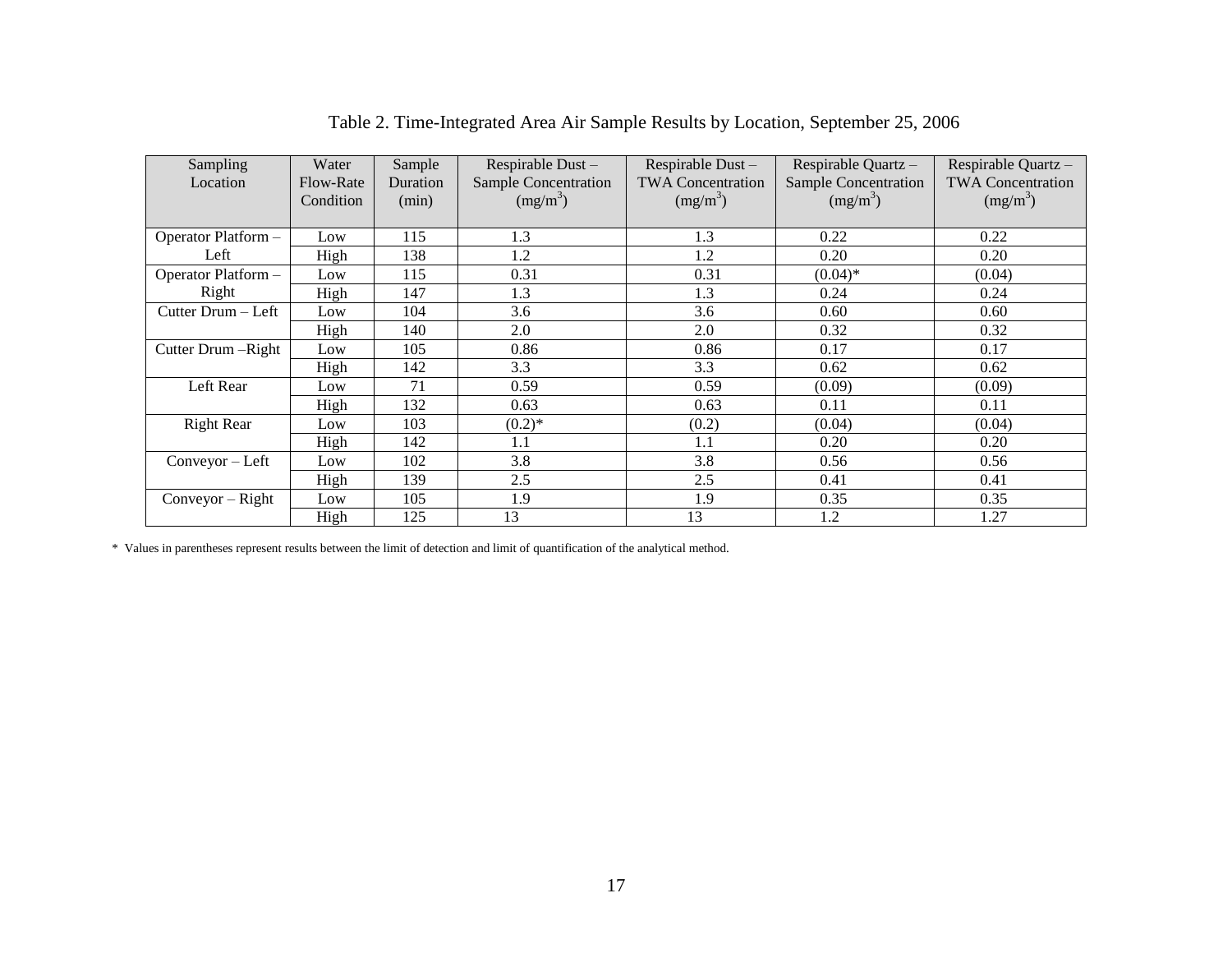| Sampling<br>Location | Water<br>Flow-Rate<br>Condition | Sample<br>Duration<br>(min) | Respirable Dust-<br><b>Sample Concentration</b><br>$(mg/m^3)$ | Respirable Dust-<br><b>TWA Concentration</b><br>$(mg/m^3)$ | Respirable Quartz -<br><b>Sample Concentration</b><br>$(mg/m^3)$ | Respirable Quartz -<br><b>TWA Concentration</b><br>$(mg/m^3)$ |
|----------------------|---------------------------------|-----------------------------|---------------------------------------------------------------|------------------------------------------------------------|------------------------------------------------------------------|---------------------------------------------------------------|
| Operator Platform -  | Low                             | 128                         | 1.8                                                           | 1.8                                                        | 0.11                                                             | 0.11                                                          |
| Left                 | High                            | 121                         | $(0.09)*$                                                     | (0.07)                                                     | (0.02)                                                           | (0.02)                                                        |
|                      | High                            | 125                         | (0.05)                                                        |                                                            | (0.02)                                                           |                                                               |
| Operator Platform -  | Low                             | 132                         | 0.52                                                          | 0.52                                                       | (0.05)                                                           | (0.05)                                                        |
| Right                | High                            | 121                         | 2.4                                                           | 2.4                                                        | 0.32                                                             | 0.34                                                          |
|                      | High                            | 120                         | 2.3                                                           |                                                            | 0.36                                                             |                                                               |
| Cutter Drum-Left     | Low                             | 125                         | 6.0                                                           | 6.0                                                        | 0.35                                                             | 0.35                                                          |
|                      | High                            | 116                         | 1.3                                                           | 1.3                                                        | 0.20                                                             | 0.21                                                          |
|                      | High                            | 125                         | 1.3                                                           |                                                            | 0.22                                                             |                                                               |
| Cutter Drum-Right    | Low                             | 125                         | 4.6                                                           | 4.6                                                        | 0.32                                                             | 0.32                                                          |
|                      | High                            | 115                         | 19                                                            | 14                                                         | 2.5                                                              | 2.0                                                           |
|                      | High                            | 124                         | 10                                                            |                                                            | 1.4                                                              |                                                               |
| Left Rear            | Low                             | 126                         | 0.37                                                          | 0.37                                                       | (0.03)                                                           | (0.03)                                                        |
|                      | High                            | 116                         | ND                                                            | $(0.05)$ **                                                | (0.02)                                                           | (0.02)                                                        |
|                      | High                            | 125                         | (0.06)                                                        |                                                            | (0.02)                                                           |                                                               |
| <b>Right Rear</b>    | Low                             | 126                         | 0.20                                                          | 0.20                                                       | (0.02)                                                           | (0.02)                                                        |
|                      | High                            | 65                          | 0.66                                                          | 1.3                                                        | (0.10)                                                           | 0.24                                                          |
|                      | High                            | 37                          | 2.3                                                           |                                                            | 0.48                                                             |                                                               |
| $Conveyor - Left$    | Low                             | 125                         | 11                                                            | 11                                                         | 0.53                                                             | 0.53                                                          |
|                      | High                            | 120                         | 1.5                                                           | 1.4                                                        | 0.23                                                             | 0.22                                                          |
|                      | High                            | 125                         | 1.3                                                           |                                                            | 0.22                                                             |                                                               |
| $Conveyor - Right$   | Low                             | 125                         | 17                                                            | 17                                                         | 0.87                                                             | 0.87                                                          |
|                      | High                            | 130                         | 24                                                            | 24                                                         | 2.5                                                              | 2.9                                                           |
|                      | High                            | 124                         | 24                                                            |                                                            | 3.4                                                              |                                                               |

Table 3. Time-Integrated Area Air Sample Results by Location, September 26, 2006

ND indicates a value less than the limit of detection of the analytical method.

\* Values in parentheses represent results between the limit of detection (LOD) and limit of quantification of the method.

\*\* For TWA calculations, value for "ND" is estimated using the following formula to estimate the collected mass: LOD /  $\sqrt{2}$ .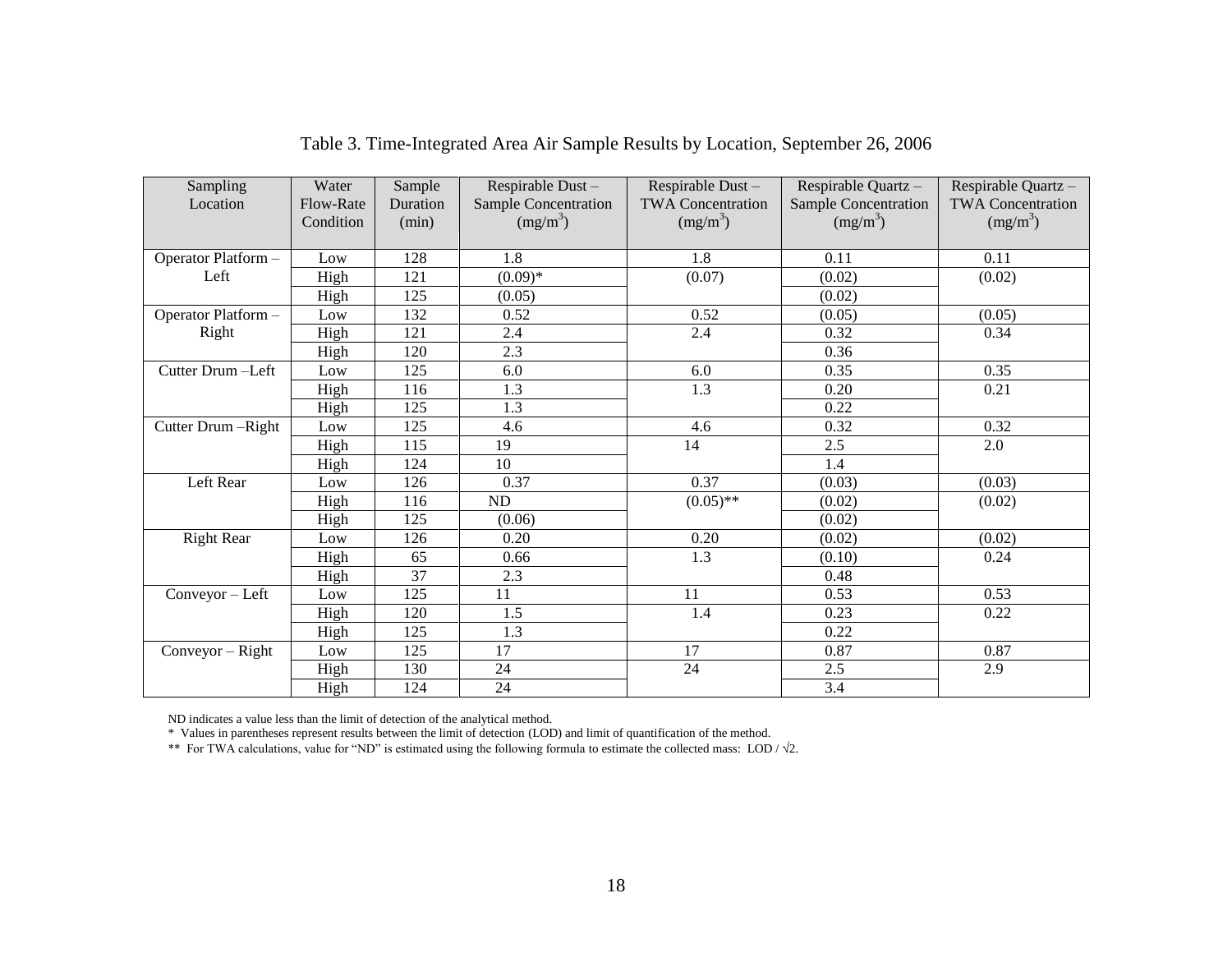|                     |           | Sept. 25               |                 | Sept. 26  |                 |                   |  |
|---------------------|-----------|------------------------|-----------------|-----------|-----------------|-------------------|--|
| Sampling            | Water     | AM of                  | GM of           | Water     | AM of           | GM of             |  |
| Location            | Flow-Rate | <b>Respirable Dust</b> | Respirable Dust | Flow-Rate | Respirable Dust | Respirable Dust   |  |
|                     | Condition | Concentrations         | Concentrations  | Condition | Concentrations  | Concentrations    |  |
|                     |           | $(mg/m^3)$             | $(mg/m^3)$      |           | $(mg/m^3)$      | $(mg/m^3)$        |  |
| Operator Platform - | Low       | 1.11                   | 0.49            | Low       | 1.46            | 0.16              |  |
| Left                | High      | 1.10                   | 0.41            | High      | 0.097           | 0.002             |  |
|                     |           |                        |                 | High      | 0.074           | 0.003             |  |
| Operator Platform - | Low       | 0.23                   | 0.0043          | Low       | 0.78            | 0.24              |  |
| Right               | High      | 1.02                   | 0.20            | High      | 3.49            | 1.24              |  |
|                     |           |                        |                 | High      | 2.76            | 1.00              |  |
| Cutter Drum - Left  | Low       | 2.70                   | 1.05            | Low       | 2.79            | 0.77              |  |
|                     | High      | 2.27                   | 0.58            | High      | 0.35            | 0.009             |  |
|                     |           |                        |                 | High      | 0.34            | 0.013             |  |
| Cutter Drum - Right | Low       | 0.61                   | 0.011           | Low       | 1.85            | 0.44              |  |
|                     | High      | 2.73                   | 0.75            | High      | 7.20            | 2.97              |  |
|                     |           |                        |                 | High      | 5.24            | 2.33              |  |
| Left Rear           | Low       | 0.27                   | 0.073           | Low       | 0.27            | 0.047             |  |
|                     | High      | 0.44                   | 0.15            | High      | 0.083           | 0.004             |  |
|                     |           |                        |                 | High      | 0.064           | 0.004             |  |
| <b>Right Rear</b>   | Low       | 0.0042                 | 0.0018          | Low       | $- *$           | $\qquad \qquad -$ |  |
|                     | High      | 1.39                   | 0.051           | High      | 0.70            | 0.18              |  |
|                     |           |                        |                 | High      | 0.64            | 0.14              |  |
| Loading Conveyor -  | Low       | 1.65                   | 0.55            | Low       | 9.19            | 1.65              |  |
| Left                | High      | 1.42                   | 0.27            | High      | 0.94            | 0.013             |  |
|                     |           |                        |                 | High      | 0.83            | 0.023             |  |
| Loading Conveyor -  | Low       | 1.55                   | 0.014           | Low       | 19.63           | 12.62             |  |
| Right               | High      | 11.06                  | 1.45            | High      | 26.77           | 11.84             |  |
|                     |           |                        |                 | High      | 19.40           | 10.82             |  |

### Table 4. Real-Time *p*DR Area Air Monitoring Results by Location and Day – Full Long-Time Trial-Period Arithmetic Means (AM) and Geometric Means (GM)

\* Data not available.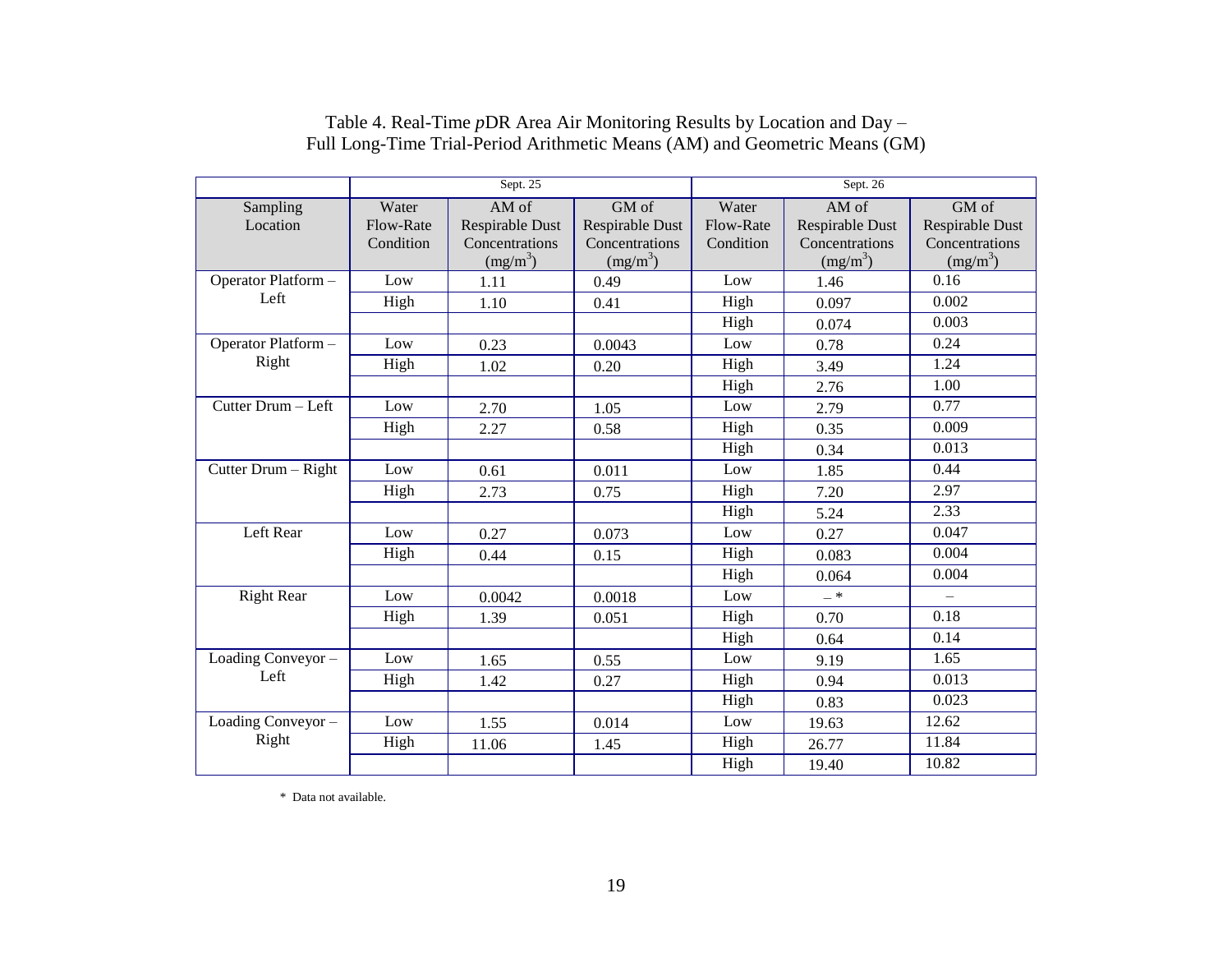| Sampling            | Water     | Sept. 25, | Sept. 26, |  |
|---------------------|-----------|-----------|-----------|--|
| Location            | Flow-Rate | 2006      | 2006      |  |
|                     | Condition |           |           |  |
| Operator Platform - | Low       | 0.0046    | 0.03      |  |
| Left                | High      | 0.23      | 0.00      |  |
| Operator Platform – | Low       | 0.47      | 1.04      |  |
| Right               | High      | 0.27      | 0.47      |  |
| Cutter Drum - Left  | Low       | 0.085     | 0.33      |  |
|                     | High      | 0.41      | 0.08      |  |
| Cutter Drum - Right | Low       | 0.63      | 1.73      |  |
|                     | High      | 1.07      | 0.0063    |  |
| Rear Left           | Low       | 0.025     | 0.04      |  |
|                     | High      | 0.084     | 0.02      |  |
| Rear Right          | Low       | 0.005     | — **      |  |
|                     | High      | 0.0046    | 0.005     |  |
| Loading Conveyor -  | Low       | 0.21      | 0.46      |  |
| Left                | High      | 0.20      | 0.21      |  |
| Loading Conveyor -  | Low       | 7.86      | 15.19     |  |
| Right               | High      | 2.87      | 7.86      |  |

# Table 5. Real-Time *p*DR Area Air Monitoring Results by Location and Day – Short-Period Subset Data – Geometric Means\* of Respirable-Dust Concentrations  $(mg/m<sup>3</sup>)$

\* Geometric means are provided for each entire day, not for each trial within each day.

\*\* Data not available.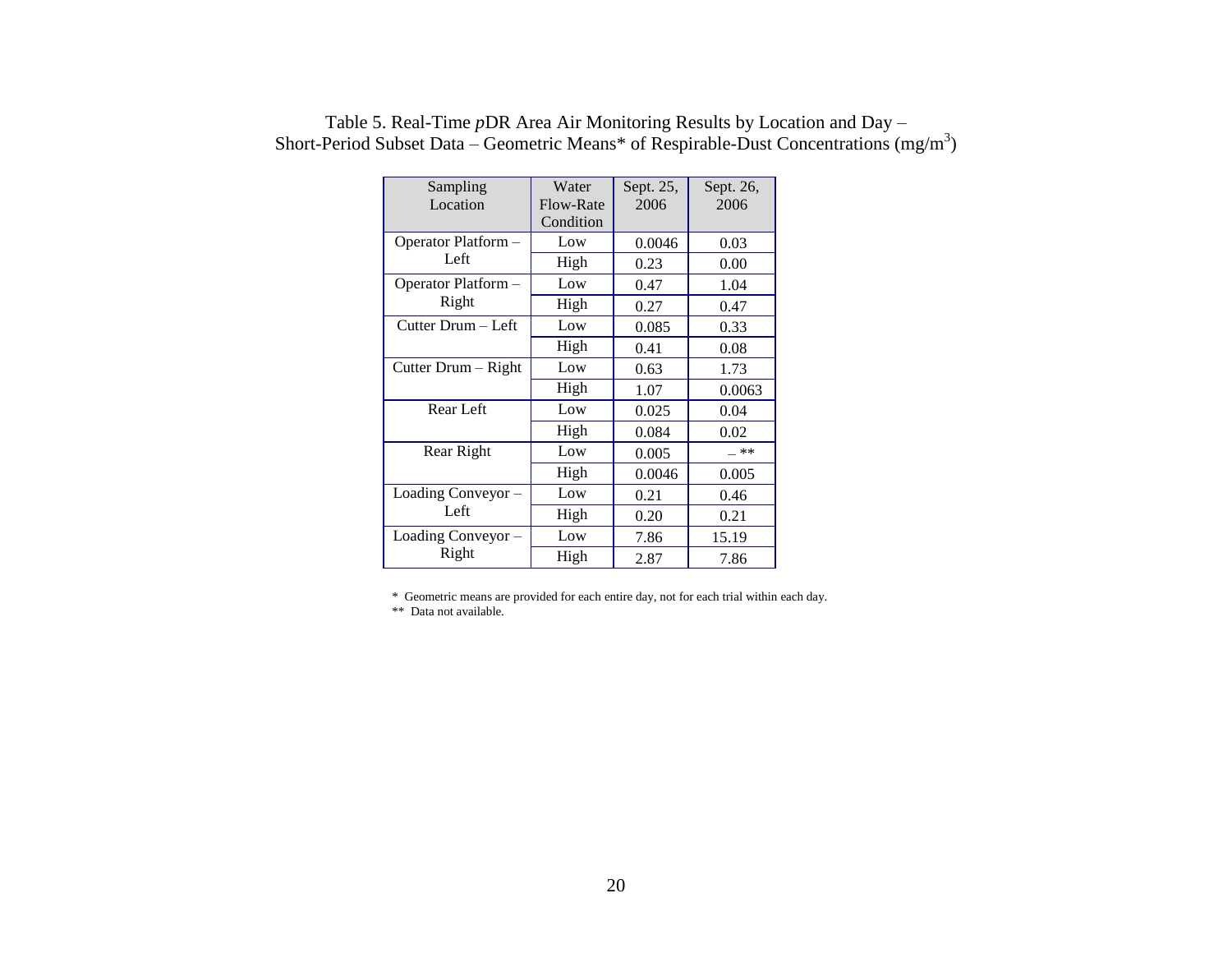Table 6. Explanatory Variables

|                                                        | Low        | High     | Low        | High     | High     |
|--------------------------------------------------------|------------|----------|------------|----------|----------|
|                                                        | Water      | Water    | Water      | Water    | Water    |
|                                                        | Flow.      | Flow.    | Flow.      | Flow.    | Flow,    |
| <b>Variable</b>                                        | Sept. $25$ | Sept. 25 | Sept. $26$ | Sept. 26 | Sept. 26 |
|                                                        |            |          |            |          |          |
| Real-Time Respirable Dust $(mg/m3)$                    | 0.047      | 0.32     | 0.54       | 0.0981   | 0.103    |
| Real-Time Respirable Dust $(mg/m3)$ – Right Side       | 0.0059     | 0.33     | 1.10       | 1.674    | 1.367    |
| Real-Time Respirable Dust $(mg/m3)$ – Left Side        | 0.38       | 0.31     | 0.31       | 0.00575  | 0.0078   |
| Time-Integrated Respirable Dust $(mg/m3)$              | 1.0        | 2.0      | 2.08       | 1.23     | 1.27     |
| Time-Integrated Respirable Dust $(mg/m3)$ – Right Side | 0.564      | 2.766    | 1.692      | 5.157    | 6.055    |
| Time-Integrated Respirable Dust $(mg/m3)$ – Left Side  | 1.793      | 1.393    | 2.549      | 0.296    | 0.267    |
| Respirable Quartz $(mg/m3)$                            | 0.169      | 0.318    | 0.145      | 0.214    | 0.252    |
| Respirable Quartz $(mg/m^3)$ – Right Side              | 0.100      | 0.437    | 0.132      | 0.672    | 0.956    |
| Respirable Quartz $(mg/m^3)$ – Left Side               | 0.285      | 0.231    | 0.159      | 0.068    | 0.066    |
| <b>Number of Trucks</b>                                | 24         | 30       | 34         | 19       | 26       |
| <b>Water Flow (gpm)</b>                                | 12.6       | 20.2     | 12.3       | 20.7     | 20.3     |
| <b>Water Pressure (psi)</b>                            | 20         | 46.5     | 20         | 50       | 50       |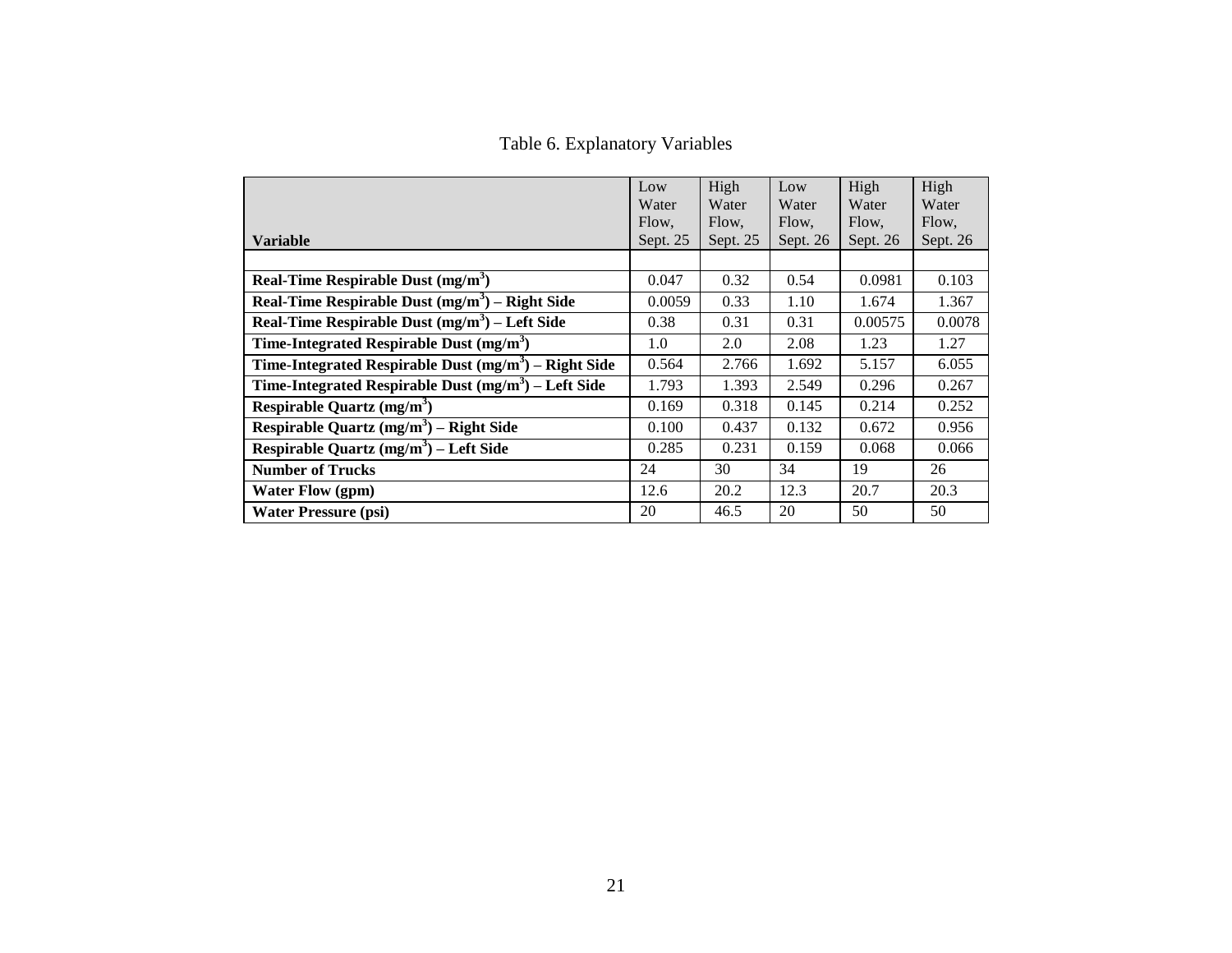

Figure 1. Air Sampling Locations on Milling Machine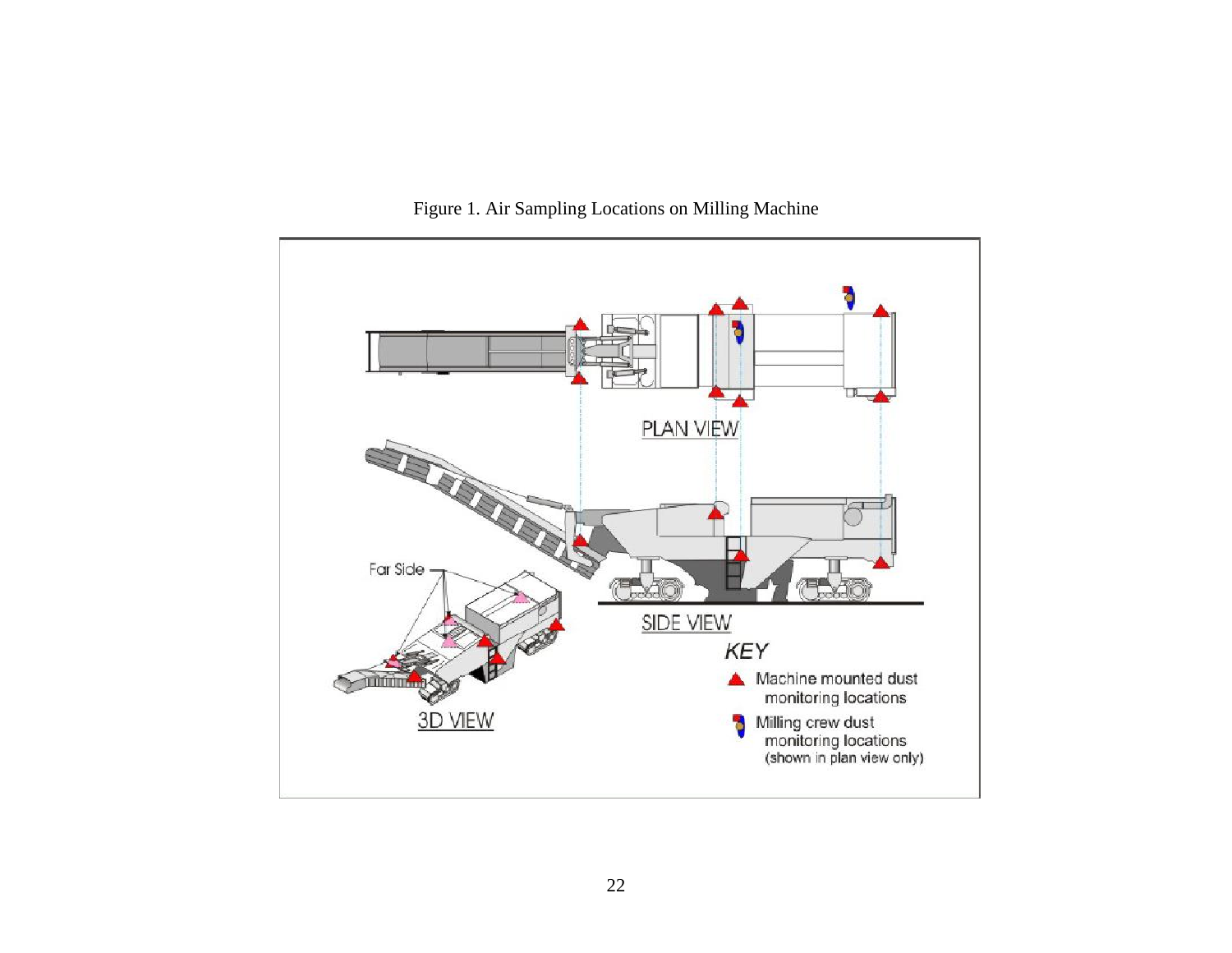Figure 2. Fractional Reduction in Geometric-Mean Respirable-Dust Concentration for High vs. Low Water Flow (with High and Low Water-Flow Trial-Mean Concentrations Displayed, mg/m<sup>3</sup>) by Date, Location, and Side, for Full-Trial *p*DR Real Time Area Air-Monitoring Data



Notes: (1) Negative values indicate *increases* in concentration. (2) Data not available for right-rear location on Sept. 26, 2006.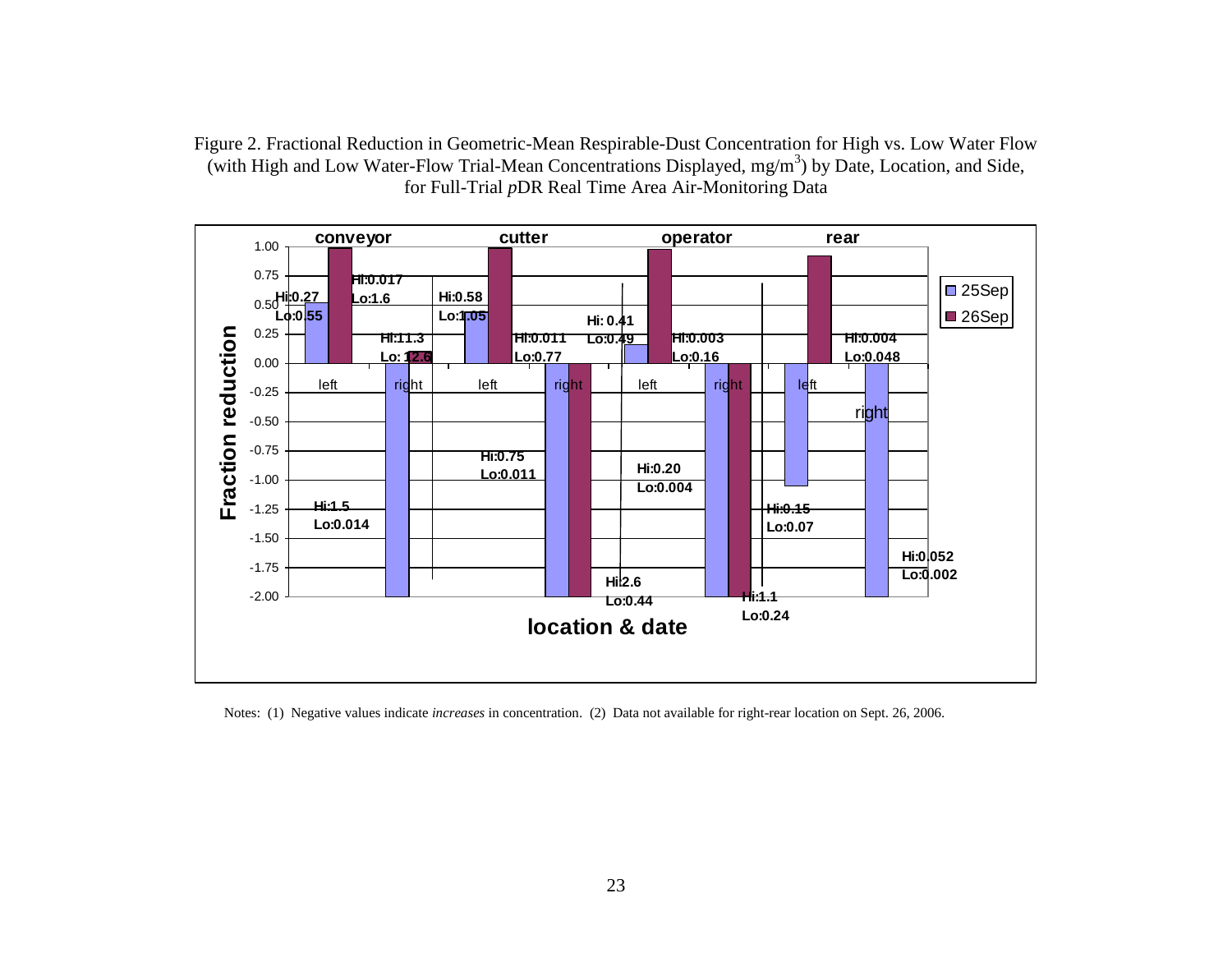Figure 3. Fractional Reduction in Respirable Dust Concentrations at High Water-Flow Rate Vs. Low Water-Flow Rate, Plotted Against Baseline (Low Water-Flow) Respirable Dust Concentration (mg/m<sup>3</sup>) – Based on Real-Time *pDR Data, Full Trial-Period* Geometric-Mean Values for Each Location on Each Day



one value with GM > 10 plotted at GM=2.00, with reduction =.10

Note: Negative reduction values indicate *increases* in concentration.  $conv_R = conv$  conveyor right;  $conv_L = conv$  conveyor left; cutt $_L = cut$  test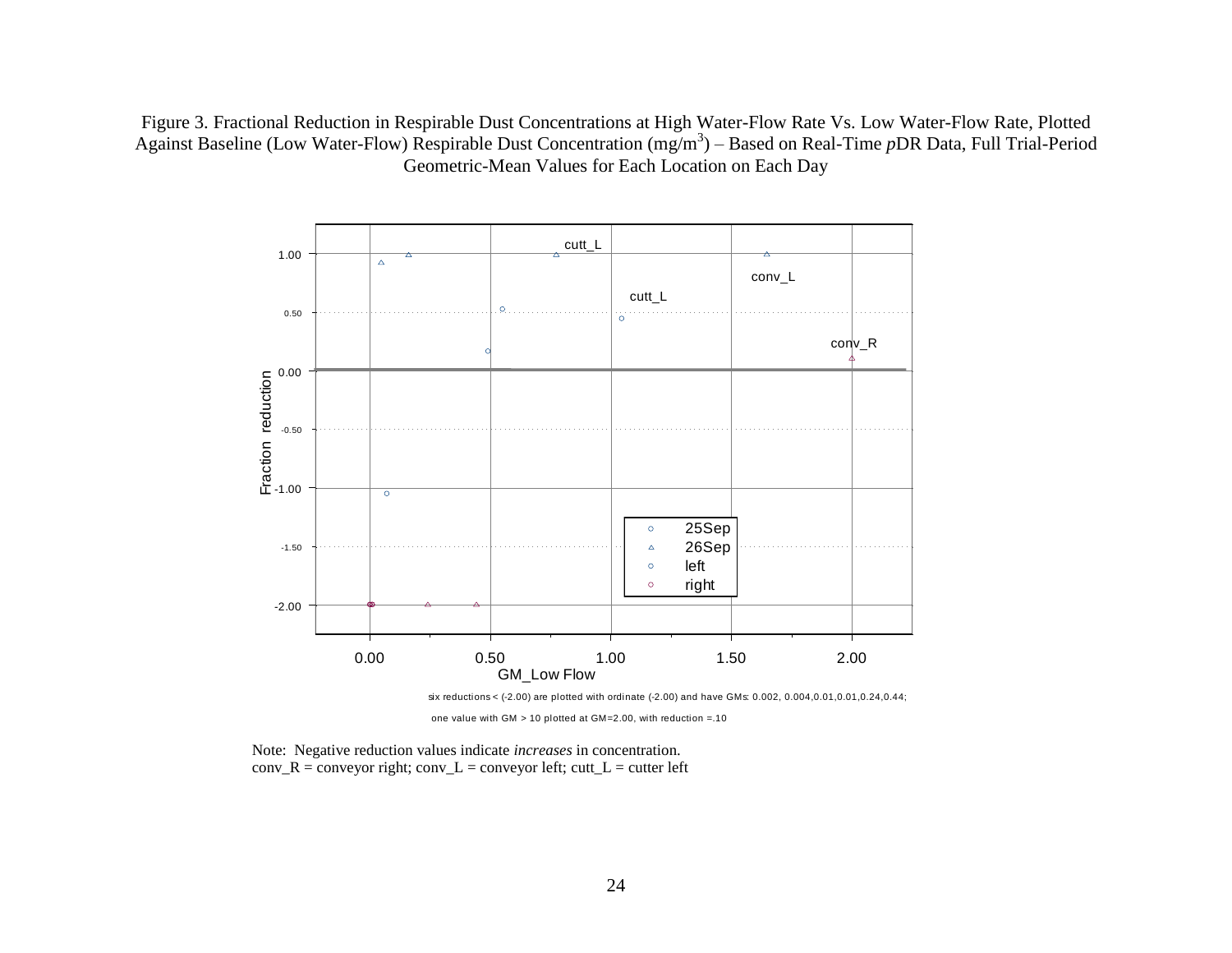Figure 4. Fractional Reduction in Geometric-Mean Respirable-Dust Concentration at High Water-Flow Rate Vs. Low Water-Flow Rate (with High and Low Water-Flow Trial-Mean Concentrations Displayed, mg/m<sup>3</sup>) by Date, Location, and Side, for *p*DR Real Time, Short-Period Subset, Area Air-Monitoring Data.



Notes:

(1) Negative values indicate *increases* in concentration. (2) Data not available for right-rear location on Sept. 26, 2006. (3) Bars cut off at -2.00 indicate values less than -2.00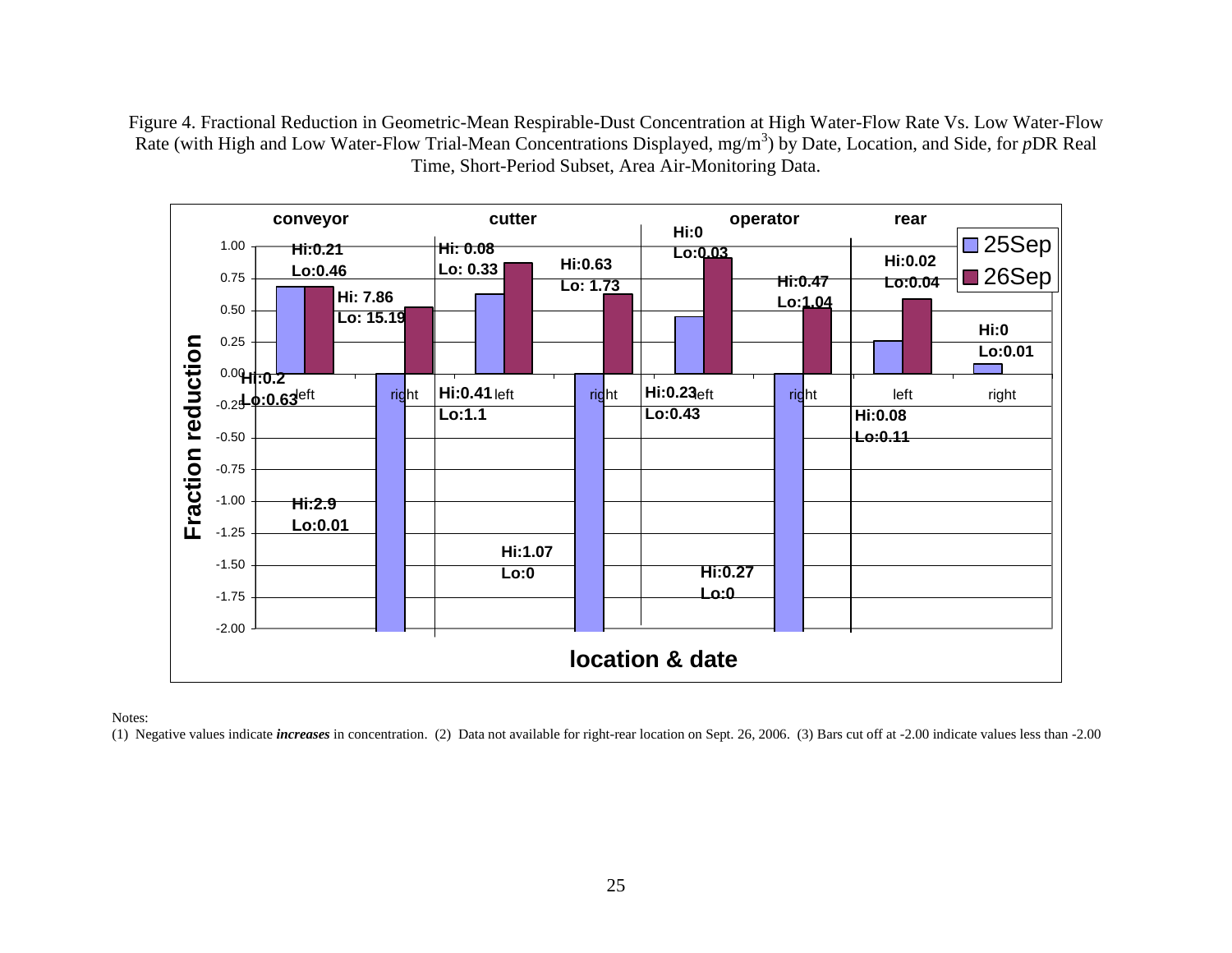# Figure 5. Fractional Reduction in Respirable Dust Concentrations at High Water-Flow Rate Vs. Low Water-Flow Rate, Plotted Against Baseline (Low Water-Flow) Respirable Dust Concentration (mg/m<sup>3</sup>) – Based on Real-Time *pDR* Short-Period Subset-Data Geometric-Mean Values for Each Location on Each Day



Negative reduction values indicate increases in concentration.  $conv_R = conv$  conveyor right; cutt\_R = cutter right; cutt\_L = cutter left; oper\_R = operator right